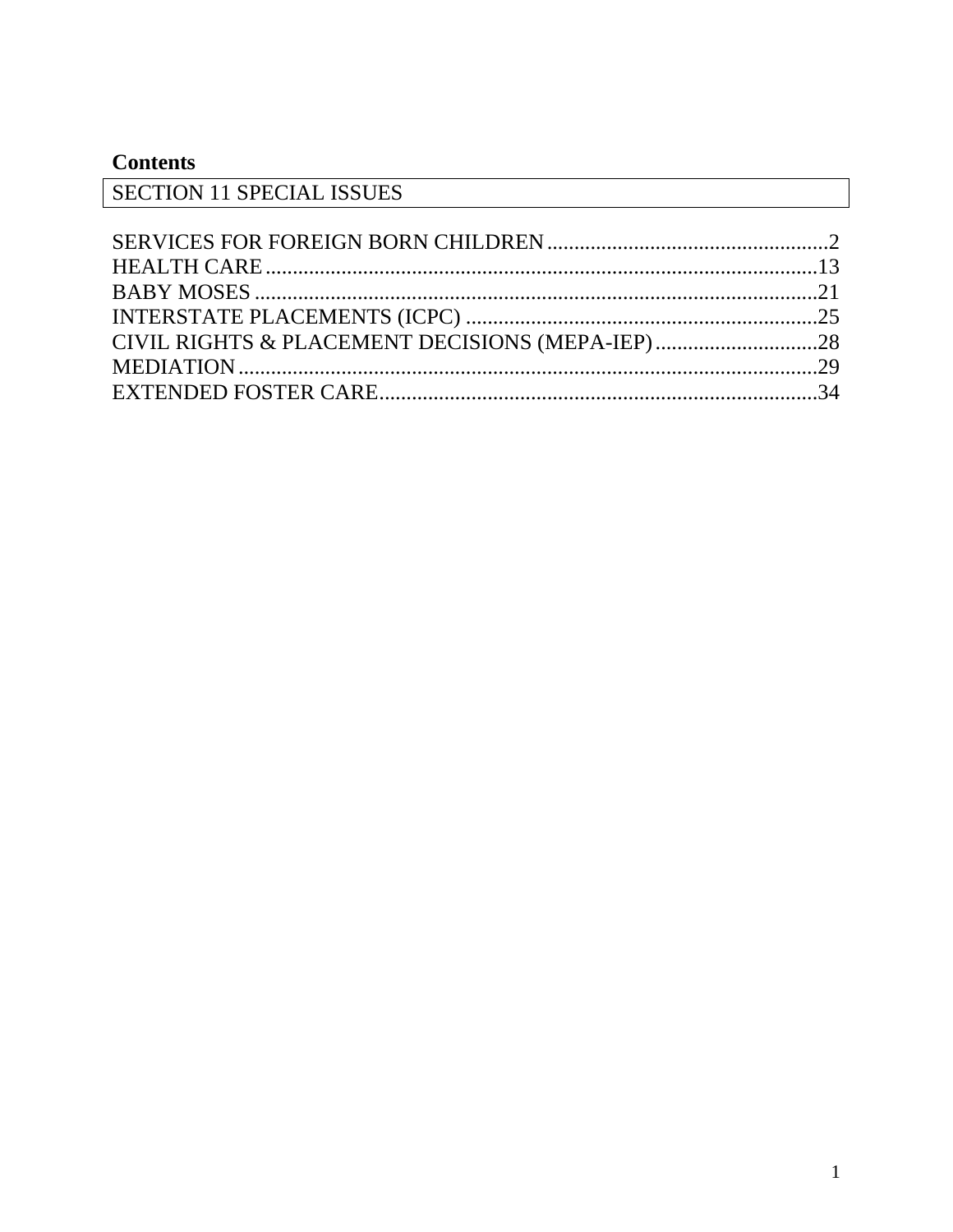# **SECTION 11 SPECIAL ISSUES**

# <span id="page-1-0"></span>**SERVICES FOR FOREIGN BORN CHILDREN**

March 2016

If a child in foster care was born outside the U.S., several legal issues may need to be addressed. While the majority of foster children are U.S. citizens, failure to identify those who are not can seriously undermine permanency efforts. The best approach is to always find out where a child was born. If a child was born outside the U.S., be alert to the possibility that additional legal work may be necessary.

### **What issues may arise if a child was born outside the U.S.?**

- Notice to the foreign consul may be required under the Vienna Convention on Consular Relations.
- An undocumented child may be eligible for Special Immigrant Juvenile Status, which provides a basis for obtaining Permanent Resident status.
- A child or youth with Permanent Resident status may be eligible for U.S. citizenship.
- A child born overseas to a U.S. citizen or adopted by a U.S. citizen may be entitled to U.S citizenship.
- Repatriation or placement with a parent or relative in the child's home country may be an option.

## **What resources does DFPS have for meeting the needs of foreign born children and youth?**

Child Protective Services has three Citizenship & Immigration Specialists and each has responsibility for one third of the state. One DFPS attorney in each region is also designated to handle citizenship and immigration issues and these attorneys consult with private immigration specialists as needed. In some areas of the state, judges also appoint private immigration attorneys to represent children in foster care.

Useful forms and reference materials available in the Practice Guide, SECTION 13, TOOLS, Citizenship & Immigration, include:

DFPS Contacts for Citizenship & Immigration FAQ's for Foreign Born Children Notice to Foreign Consul Mexican Consulates in Texas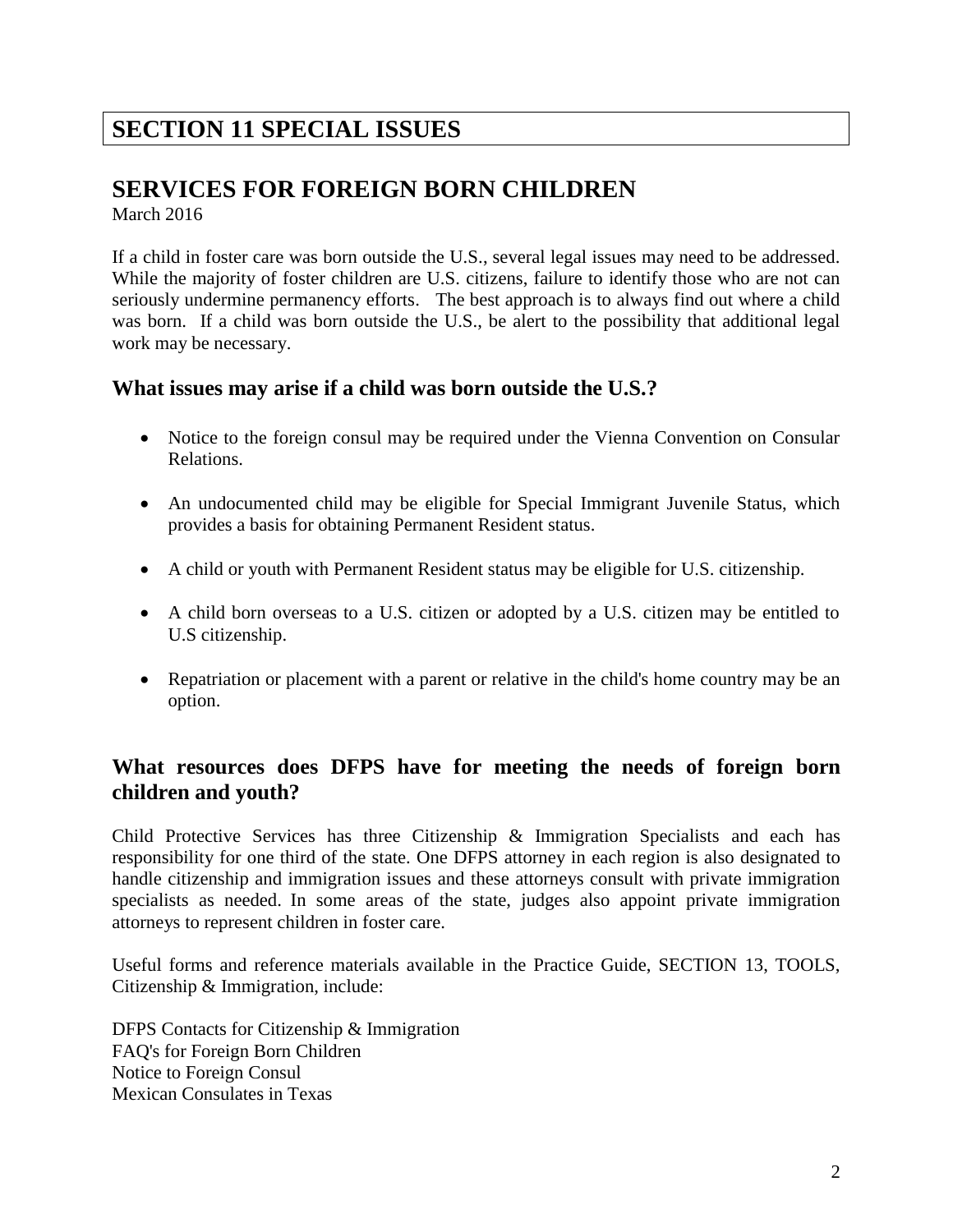SIJS Motion SIJS Order SIJS Information for Juvenile Courts Citizenship & Immigration Glossary

## **Why is it important to identify a child's immigration status or citizenship as quickly as possible?**

Access to government benefits, the ability to work legally and to remain permanently in the U.S. all hinge on a child's citizenship and immigration status. Consequently, the sooner any citizenship and immigration issues are resolved, the easier a child or youth will be able to navigate the normal steps to permanency.

## **How is a child or youth's citizenship or immigration status determined?**

DFPS uses a step-by-step "sifting" process to cull out the children with easily identified U.S. citizenship, permanent resident or other qualified alien status. All remaining children fall into a default category: Undetermined Status, designed to spotlight those cases most needing attention. Many of the children with Undetermined Status are undocumented, but not all. Some children have unusual documents that require additional research, others are U.S. citizens but have no documents beyond a foreign birth certificate.

#### **Step One: U.S. citizen**

A child with a U.S. birth certificate, naturalization or citizenship certificate, or a U.S passport is a U.S. citizen. The list of possible documents to prove citizenship is long, but these four options cover the vast majority of U.S. citizens.

#### **Step Two: Lawful permanent resident**

A child with a permanent resident card (I-551 or "green card") is a permanent resident. A lawful permanent resident (LPR) can work legally, qualify for some government benefits and in general, barring commission of a serious criminal offense, cannot be removed (deported) from the U.S. At age 18, if a youth has been a permanent resident for five years and is otherwise eligible, a youth who desires to become a U.S. citizen can apply for naturalization.

#### **Step Three: Other Qualified Alien**

"Qualified alien" is a welfare reform term that refers to foreign born persons admitted to the U.S. who are eligible for certain government benefits.<sup>1</sup> Lawful permanent residents are one type of qualified alien, but the "Other Qualified Alien" category used by DFPS consists of those qualified aliens *without* permanent resident status. The most common children in this (very small) category are refugees, but persons granted asylum or withholding of deportation, and

<sup>&</sup>lt;sup>1</sup> 8 U.S.C. § 1611; 1641.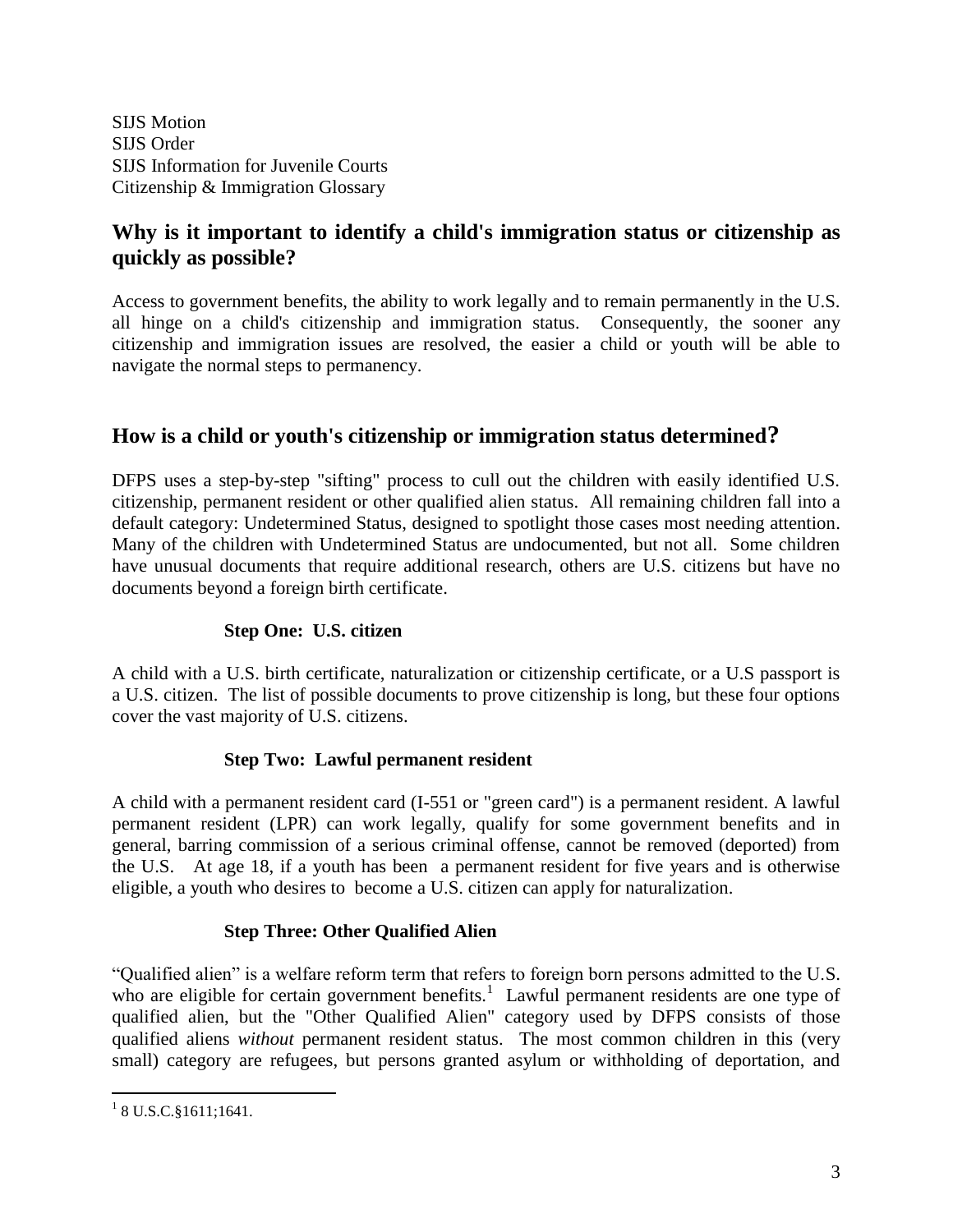Cuban or Haitian entrants (among others) are also included.<sup>2</sup> The important feature of this category is that these children do not have permanent resident status. The primary task for a child in this category is to make sure an application for permanent resident status is filed if a child or youth is eligible.

#### **Step Four: Undetermined Status**

All children who are not positively identified in the first three steps fall into this category. Most of these children will turn out to be undocumented, but some will be U.S. citizens or possibly permanent residents without documentation. The point is that every case in this category is flagged for immediate attention and ongoing monitoring.

### **When is notice to the foreign consul necessary?**

When a child who is not a U.S. citizen comes into DFPS custody, the Vienna Convention on Consular Relations requires that notice be given to the foreign consul. Article 37 of the Vienna Convention on Consular Relations requires:

*If the relevant information is available to the competent authorities of the receiving State, such authorities shall have the duty..... (b) to inform the competent consular post without delay of any case where the appointment of a guardian or trustee appears to be in the interests of a minor or other person lacking full capacity who is a national of the sending State. The giving of this information shall, however, be without prejudice to the operation of the laws and regulations of the receiving State concerning such appointments.* <sup>3</sup>

This duty applies regardless of the child's immigration status in the U.S., unless the child is a U.S. citizen. There is a form letter to use for consular notification, which can be sent by fax or certified mail. 4 The fax confirmation or mail receipt should be retained and submitted to the court to establish compliance with consular notification.

Giving notice to the consul does not confer substantive rights on the consul. In addition to fulfilling the legal obligation, however, giving notice often enables DFPS to tap into valuable resources in a child's home country. A consular office may be able to assist in obtaining birth records, locate family members or arrange for a home study in the home country.

### **What is Special Immigrant Juvenile Status?**

The bulk of immigration work for foster children involves obtaining lawful permanent resident status by means of Special Immigrant Juvenile Status ("SIJS"). Every prospective immigrant

 $^{2}$  8 U.S.C. § 1641(b).

<sup>&</sup>lt;sup>3</sup> Entered into force for the United States December 24, 1969; Art. 37, 21 U.S.T.77.

<sup>&</sup>lt;sup>4</sup> For contact information for the consulates of Mexico in Texas as well as a link to the U.S. State Department website with contact information for other foreign consulates See Practice Guide, SECTION 13 TOOLS, Citizenship & Immigration, Consulates of Mexico in Texas.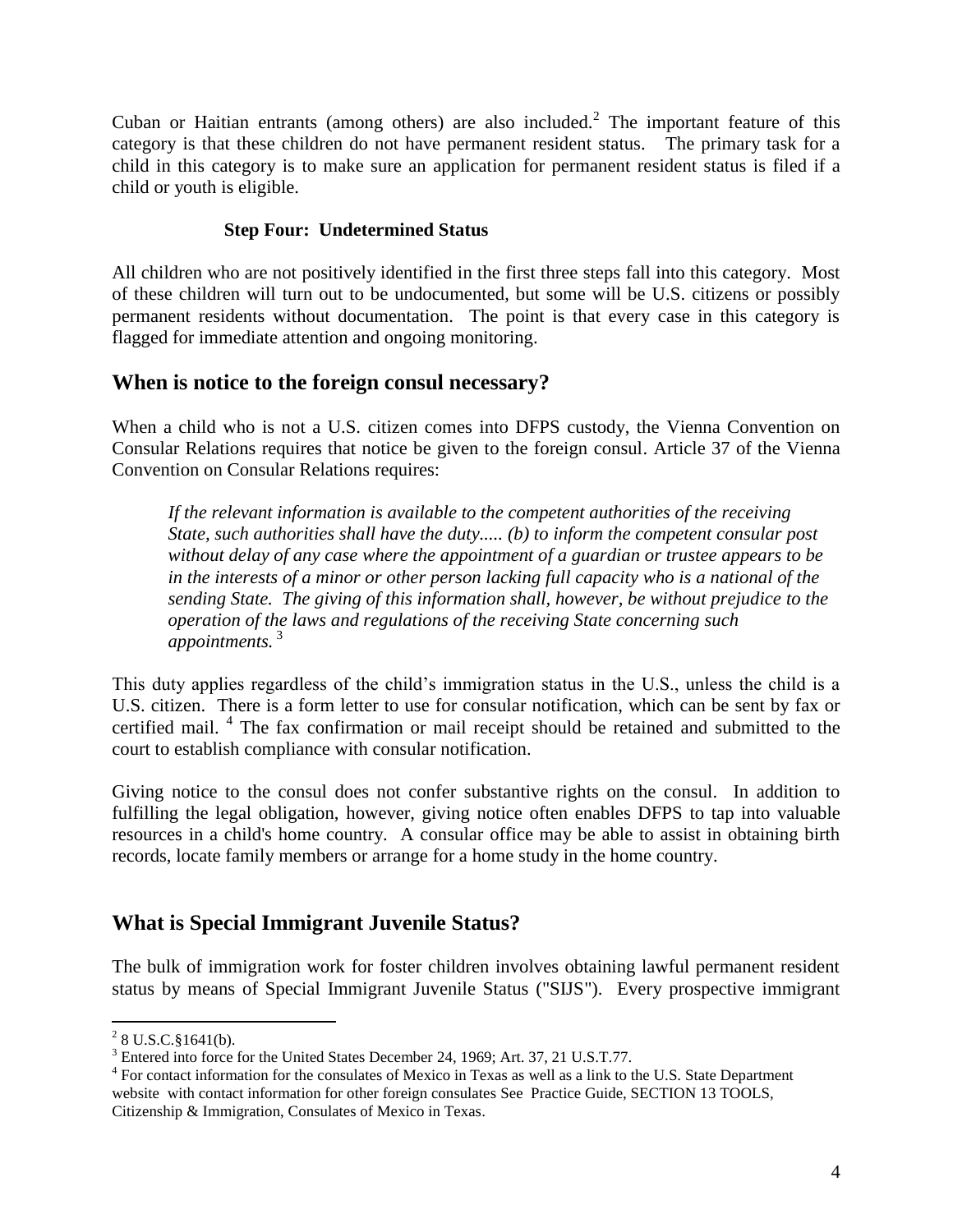must first qualify for a visa. The SIJS law permits eligible foster children to "self-petition" for a visa if a juvenile or family court makes the necessary findings (described below).

One huge benefit afforded to SIJS petitioners is the ability to "adjust status," or obtain permanent resident status without returning to the home country for an interview at the U.S. consulate. In addition, a number of the grounds of inadmissibility do not apply to SIJS petitioners and a discretionary waiver is available for other grounds.<sup>5</sup> The net effect is that SIJS offers an extraordinary opportunity for eligible children and youth.

### **What does the family court have to do with SIJS?**

Before a child can apply to the U.S. Citizenship & Immigration Services ("USCIS") for SIJS, a Texas family court (or other court with jurisdiction over the custody and care of juveniles) must make three findings. $6\frac{6}{5}$ 

#### **Dependent/Custody**

The court must find that "the child has been declared a dependent of the court or has been placed by the court under the custody of a state agency or an individual or entity appointed by the court." Every child in CPS foster care has been placed by the family court in the custody of the agency, so that this finding is typically not in question.

#### **Reunification**

The court must also find that "reunification of the child with one or both parents is not viable as a result of abuse, neglect or abandonment (or a similar basis found under state law)." Without fail, a court has found every child in CPS foster care has also been abused, neglected or abandoned. The challenging question is whether reunification with one or both parents is not viable as a result of abuse, neglect or abandonment.

When the SIJS law was originally enacted in 1991, the law required that a court find a child was "eligible for long term foster care," which was interpreted to mean that family reunification was not viable. Changes to the SIJS law made as part of the Trafficking Victims Protection Reauthorization Act of 2008 ("TVPRA") expanded the statute to permit SIJS where reunification with *one or both parents* is not viable.<sup>7</sup> With this change, SIJS is potentially available much earlier in a child protective services case, because if reunification with one parent is not viable, that is sufficient.

One common misunderstanding is that parental rights must be terminated or a final order granting permanent managing conservatorship entered in order for a court to make a finding that reunification is not viable. While either of those circumstances would support this finding, with sufficient evidence a family court can find family reunification is not viable as to a parent at any

 5 8 U.S.C. §1255(h).

 $68$  U.S.C.  $$1101(a)(27)(J)$ ; See Practice Guide, SECTION 13, TOOLS, Citizenship & Immigration, SIJS Motion

and Order.<br><sup>7</sup> See William Wilberforce Traffickign Victims Protection Reauthorization Act of 2008, , 110 P.L. 457, 122 Stat. 5044.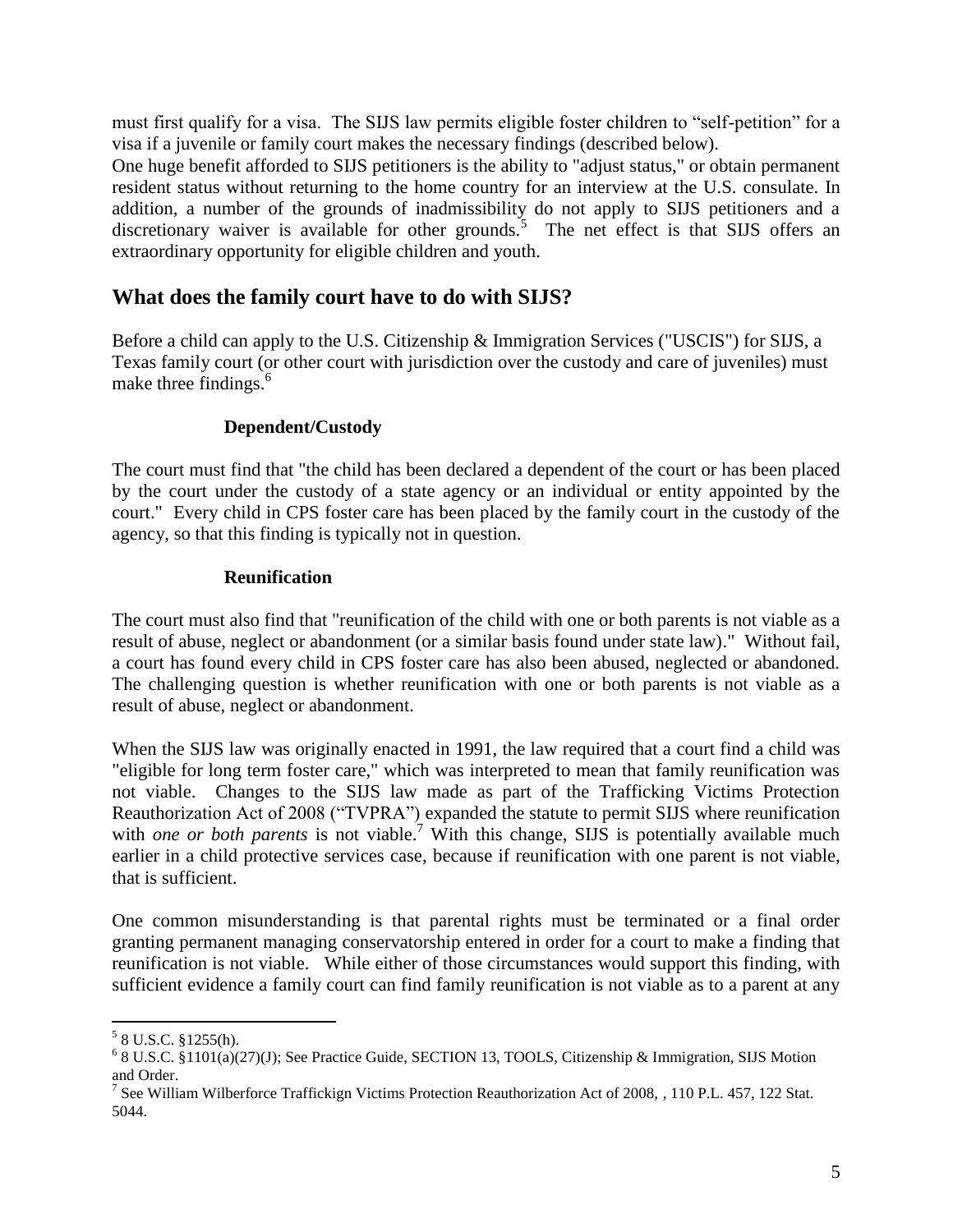juncture in a Suit Affecting the Parent Child Relationship. If there are facts to suggest there is not a reasonable likelihood of reunification with at least one parent, SIJS should at least be considered for an undocumented child.

#### **Best Interest**

The last of the findings the court must make is that it is not in the child's best interest to be returned to the parent or child's country of origin or last habitual residence.<sup>8</sup> If repatriation and placement with relatives in the home country is possible, that should be determined early in a case. Evidence of a lack of potential placement in the home country, a child's inability to speak the language, acculturation and ties in the U.S. , or special needs that cannot be met in the home country, can all support a best interest finding.

There is rarely controversy about a family court SIJS order, but it is sometimes important to lay the necessary groundwork if the court is not familiar with the SIJS process. A U.S. Citizenship & Immigration Service informational flyer designed for judges is useful for this purpose.<sup>9</sup> Perhaps the most significant point is that by signing a SIJS order, the family court order does not confer any immigration status. The family court order is a prerequisite to SIJS relief, but immigration authorities determine if SIJS or permanent resident status is granted. Everyone (including youths old enough to participate in the discussion) should also be aware that, unlike most immigrants, SIJS immigrants are barred from filing a visa petition for a parent in the future.<sup>10</sup> This is not usually a serious drawback for a child without other immigration options, but is something to be aware of.

### **Consent**

Eligibility for SIJS also requires one of two forms of statutory consent depending on whether a child or youth was in federal custody before entering foster care.<sup>11</sup>

#### **Prior federal custody**

If a child is already in actual or constructive federal custody, a fairly rare circumstance with the CPS population, the statute requires that the U.S. Secretary of Health and Human Services (HHS) consent to state court jurisdiction if a court seeks to alter the child's custody or placement.<sup>12</sup>

#### **Bona fide SIJS case**

In all other cases, consent is construed to be "an acknowledgement that the request for SIJ classification is bona fide," and is not requested primarily for the purpose of immigration relief,

 $88$  U.S.C.  $$1101(a)(27)(J)$ .

<sup>&</sup>lt;sup>9</sup> See Practice Guide, SECTION 11, TOOLS, Citizernship & Immigration, SIJS Information for Juvenile Courts.

 $^{10}$  8 U.S.C. §1101(a)(27)(J)(iii)(II).

<sup>&</sup>lt;sup>11</sup> See 8 U.S.C. §1101(a)(27)(J)(iii).

 $12$  8 U.S.C. §1101(a)(27)(J)(iii)(I).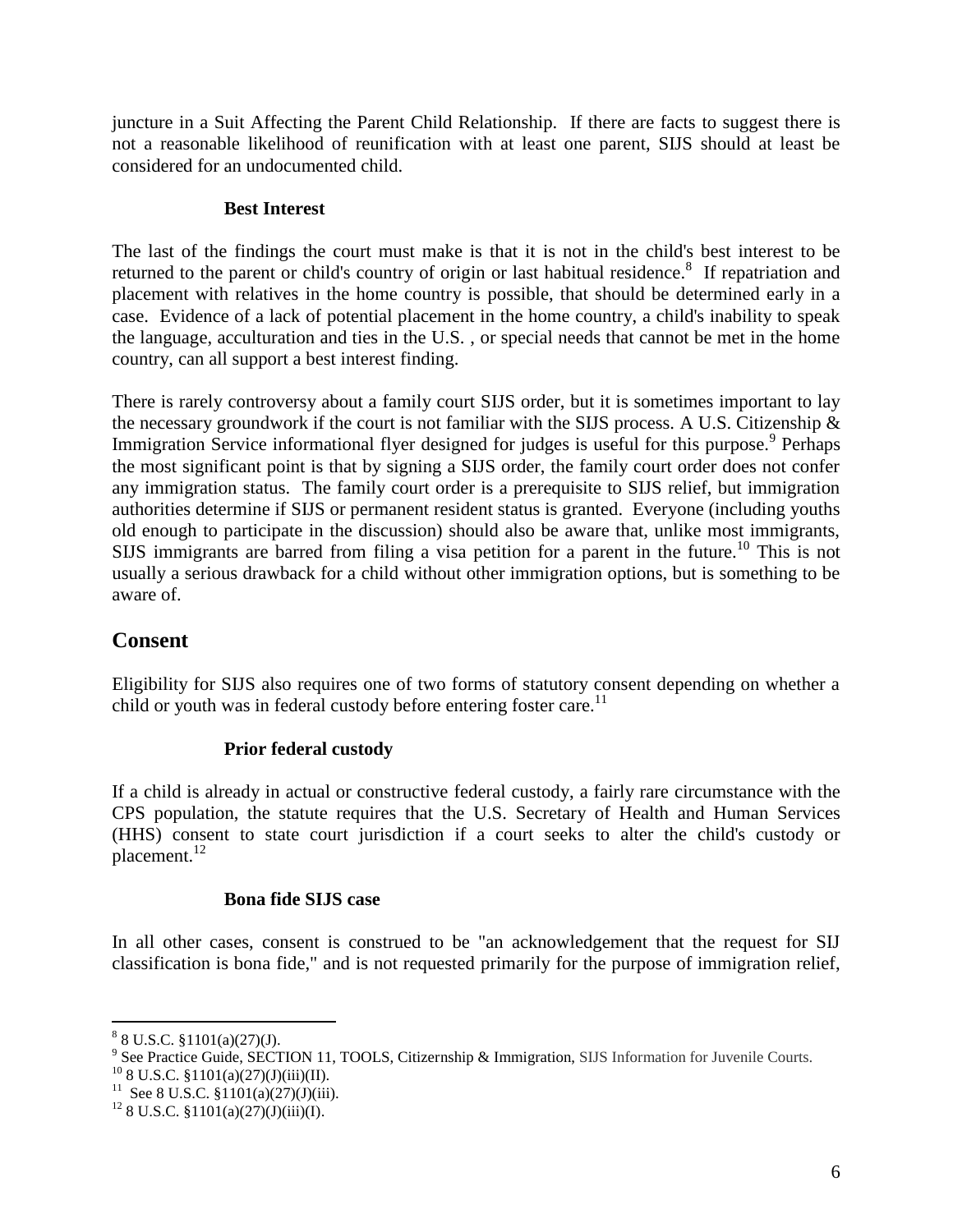rather than to obtain relief from abuse or neglect or abandonment.<sup>13</sup> This highlights a controversy as to the role of immigration authorities adjudicating SIJS cases. USCIS guidance makes clear that adjudicators should not question a child about the underlying abuse, neglect or abandonment, as those issues are the province of the juvenile (in Texas, family) court.<sup>14</sup> If the consent requirement is construed to permit an assessment of whether a genuine case of abuse, neglect or abandonment is involved, however, inquiry into the evidence is difficult to avoid. A report from the Citizenship and Immigration Ombudsman speaks directly to this point, recommending that USCIS: "[c]ease requesting the evidence underlying juvenile court determinations of foreign child dependency."<sup>15</sup> For now, the best practice is to be prepared to address the consent issue, but to cite the authority of the juvenile or family court and protect the confidentiality of the underlying child protection case to the greatest extent possible.

### **What's the hurry?**

One significant benefit of the TVPRA amendments is the addition of an "age-out" provision.<sup>16</sup>A child cannot be denied SIJS based on age, if the applicant is a child ("unmarried and under age 21") on the date the petition is filed.<sup>17</sup> Combined with amendments to the Texas Family Code which permit a family court to extend jurisdiction over a foster child until the young adult's  $21<sup>st</sup>$ birthday (or the date the young adult withdraws consent),<sup>18</sup> this provision affords greater protection to youths seeking SIJS.

The best practice is still to act quickly on these cases, to eliminate barriers to permanency. The sooner a child obtains permanent resident status, the sooner the five year bar on receipt of "federal means-tested public benefits" will expire.<sup>19</sup> A child's undocumented status can deter potential adoptive parents and, equally important, if a child obtains permanent resident status *before* being adopted, the child may qualify for automatic citizenship if the adoption is consummated before the child is 16 years old.  $^{20}$ 

Obtaining permanent resident status is particularly crucial for children with severe disabilities who may need Supplemental Security Income (SSI). Very few permanent residents can qualify for SSI and as a result, most youth must become U.S. citizens to qualify.<sup>21</sup> Although a youth cannot generally apply to become a naturalized citizen until age 18, eligibility also requires at least five years as a permanent resident.<sup>22</sup> By obtaining permanent resident status as early as possible, the waiting period to obtain SSI can be minimized.

<sup>13</sup> Memorandum from Donald Neufeld, Acting Assoc. Director, USCIS, "*Trafficking Victims Protection Reauthorization Act of 2008: Special Immigrant Juvenile Status Provisions*" ("*TVRPA memo*") (Mar. 24, 2009). <sup>14</sup> *TVPRA memo* at 3.

<sup>15</sup> January Contreras, Ombudsman, "*Special Immigrant Juvenile Adjudications: An Opportunity for Adoption of Best Practices*," April 15, 2011, at 2.

<sup>16</sup> 8 U.S.C. 1232(d)(6).

<sup>17</sup> *TVPRA memo*, at 3.

<sup>18</sup> <sup>18</sup> TEX. FAM. CODE § 263.602.

 $19$  See 8 U.S.C. § 1613(a).

<sup>&</sup>lt;sup>20</sup> Child Citizenship Act of 2000, Pub. L. 106–395, §1, Oct. 30, 2000, 114 Stat. 1631; See 8 U.S.C. §1431..

 $21$  SSI is only available to permanent residents who have worked for 40 qualifying quarters, have status as a refugee or veteran, or resided in the U.S. lawfully as of August 22, 1996. 8 U.S.C.§1612 (a).

<sup>22</sup> 8 USCS §1427.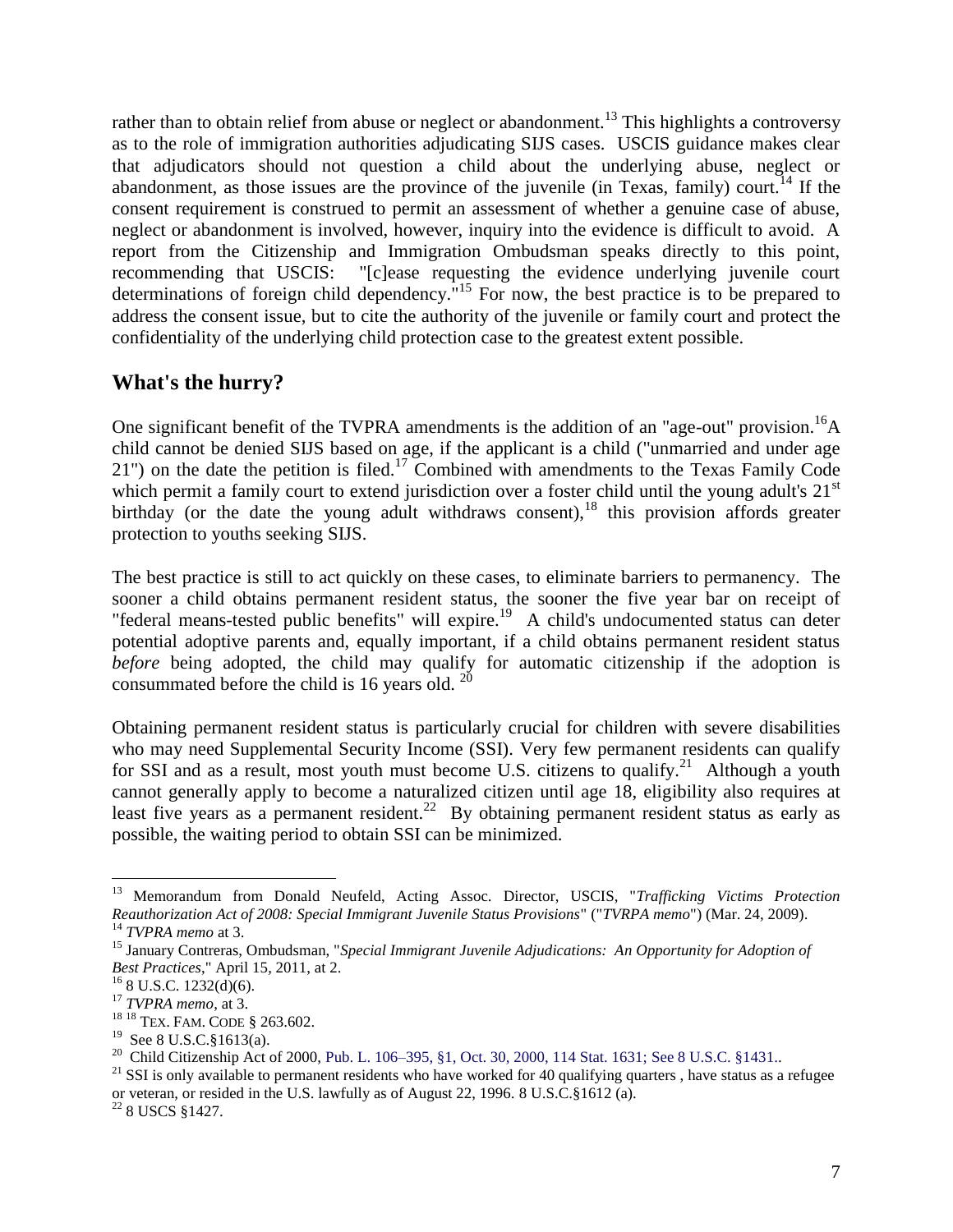#### **Who should** *not* **apply for SIJS?**

For the youngest foster children, there are rarely inadmissibility issues. All SIJS petitioners are exempt from certain inadmissibility grounds (including public charge and illegal entry) and can apply for a discretionary waiver for all but the most serious grounds of inadmissibility.<sup>23</sup>If a youth has substance abuse problems, arrests, juvenile adjudications or convictions, a mental disorder that presents a danger to self or others, or prior deportations, caution is warranted. None of these issues will necessarily disqualify an applicant, but these are red flags that require further research. Juvenile adjudications are not treated as criminal convictions for purposes of immigration but all arrests and dispositions must be disclosed.<sup>24</sup> If a deportation order was previously entered against a child *in absentia*, it may be possible to file a joint motion to set the order aside with the government attorney. When in doubt about any inadmissibility issue, the best course of action is consultation with the DFPS regional attorney responsible for immigration issues or an experienced immigration attorney.

It is also good practice to advise an undocumented youth that the impact of any arrests, substance abuse or similar misconduct is magnified, because of the potential impact on eligibility for permanent resident status.

### **What is the SIJS application process?**

Once the family court signs the SIJS order, the next step is completing the forms and compiling the required supporting documents for both the SIJS petition and application for adjustment of status. This requires a medical exam from a USCIS approved civil surgeon, photographs, and certified copy of the child's birth record with an extract or summary translation. While there is no filing fee for the SIJS petition, the filing fees for adjustment of status are in the range of \$1000 per applicant. Fortunately, CPS routinely obtains fee waivers in these cases.

After the complete packet is submitted, USCIS will send an appointment notice for the biometric fingerprints for any child age 14 or above. Once the fingerprints are taken and the criminal background check completed, the last step in the process is an interview at the district USCIS office. The interview can be waived for petitioners under age 14 or when the adjudicating officer deems it necessary.<sup>25</sup> If an interview is held, a letter approving permanent resident status is often generated at the interview and the actual permanent resident cared ("green card") is mailed later. If the USCIS requires additional documents, a Request for Evidence (RFE) can be issued. If a decision is not made at the interview, a decision is usually mailed within the next week or two. Although it is rare, if SIJS is denied, an appeal can be filed with the Board of Immigration Appeals.

 $\overline{a}$  $23$  8 U.S.C. §1255 (h)(2).

<sup>24</sup> *Matter of Devison-Charles*, 22 I & N Dec. 1362 (BIA 2000).

 $25$  8 C.F.R. §245.6.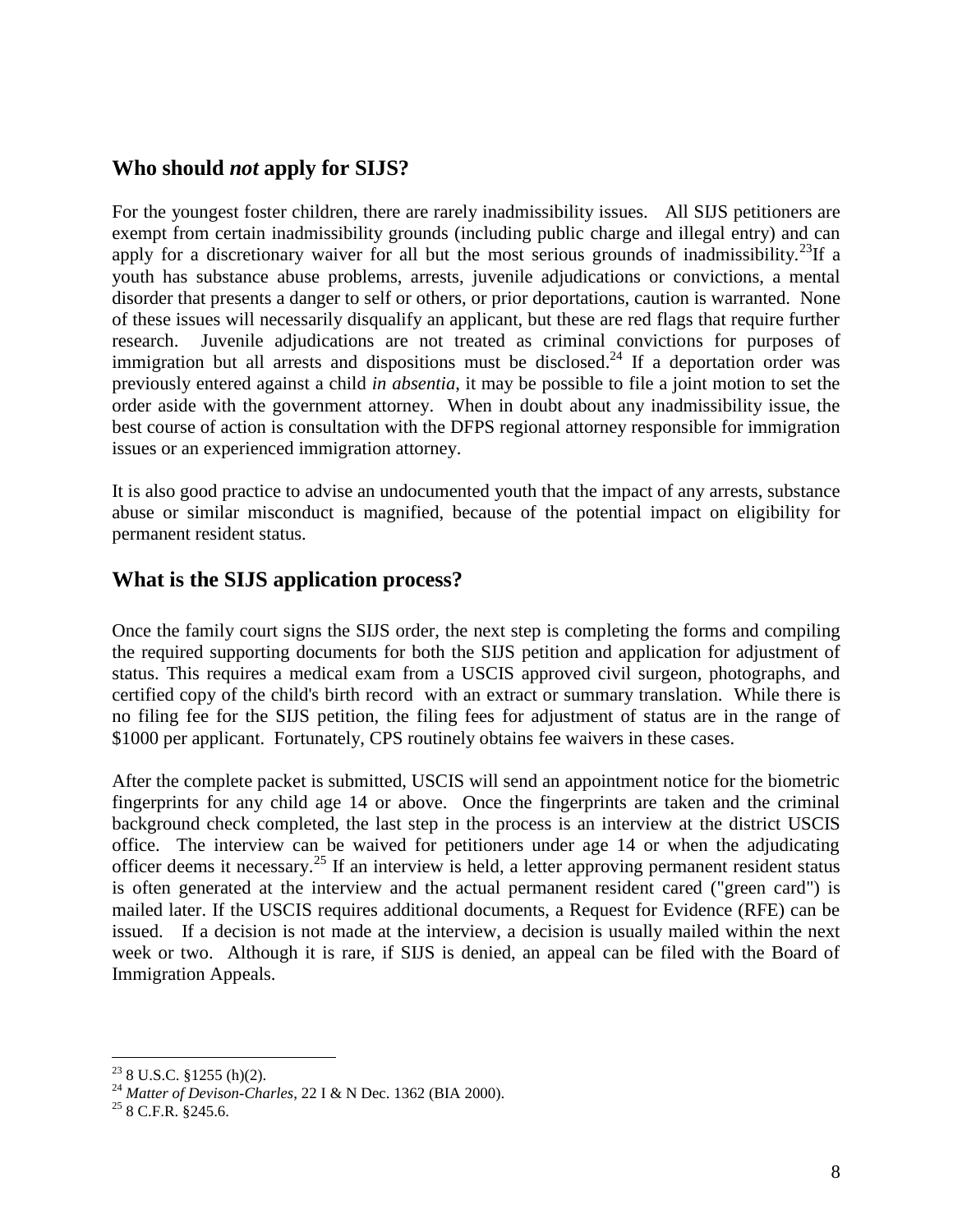## **Obtaining U.S. Citizenship**

U.S. citizenship can be a significant benefit for an eligible child or youth. While citizenship laws are complex, the most common avenues for foster children to obtain U.S. citizenship are:

- Naturalization:
- The Child Citizenship Act ("CCA"); and
- Acquisition of citizenship

#### **Naturalization**

DFPS can help eligible youth who want to pursue naturalization and, for those who leave care before they become eligible at age 18, can provide referrals to community resources. To apply to become a U.S. citizen by naturalization generally an applicant must:

- Be at least 18 years old;
- Have at least 5 years continuous residence in the U.S. as a lawful permanent resident; $^{26}$
- Demonstrate good moral character; $^{27}$  and
- Be able to pass a test of U.S. history and government, as well as speaking, writing and reading English.<sup>28</sup>

An eligible permanent resident can file for naturalization three months before meeting the five year continuous residence period.<sup>29</sup> There are excellent materials available online to aid youth in understanding the naturalization process and preparing for the exam.<sup>30</sup> The English proficiency and history and government requirements can be waived for applicants with physical or developmental disabilities or mental impairments.<sup>31</sup> Technically there is no waiver for a person unable to take the naturalization oath, but USCIS representatives have interpreted this requirement generously when an applicant is severely disabled. Youth who leave care before becoming eligible for citizenship can be referred to community resources that assist with the process.

#### **The Child Citizenship Act**

The Child Citizenship Act of 2000 ("CCA") provides for "automatic citizenship" if a foreign born child:

- Has at least one U.S. citizen parent (by birth or naturalization);
- Is unmarried and under age 18;

 $^{26}$  Exceptions to the 5 year requirement apply to permanent residents with a citizen parent or spouse or those who have served in the U.S. military.

<sup>&</sup>lt;sup>27</sup> 8 USCS § 1427.

 $^{28}$ 8 U.S.C. §1423.

 $298$  U.S.C. $\frac{81445}{a}$ ; 8 C.F.R. §334.2(b).

 $30$  See www.uscis.gov.

 $31$  8 U.S.C. § 1423(b)(1).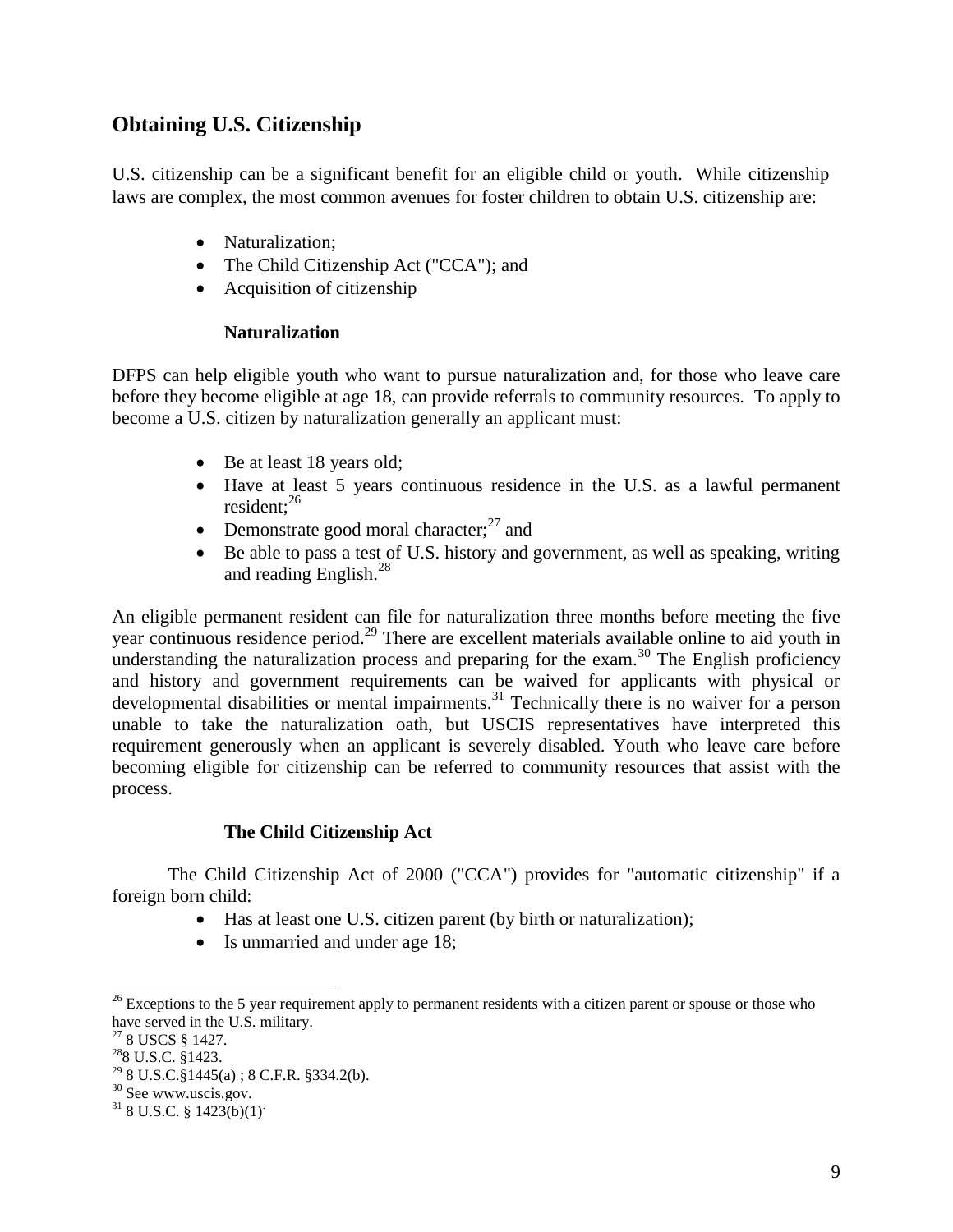- Is residing in the U.S. in the legal and physical custody of the citizen parent; and
- $\bullet$  Has been admitted for lawful permanent residence.<sup>32</sup>

The legal right is conferred automatically when the last statutory requirement is met. To get proof of citizenship, however, requires filing an application for either a certificate of citizenship (N-600) or for a U.S. passport. A U.S passport application is less expensive, but the advantage of a certificate is that unlike a passport, a citizenship certificate does not expire.

There are two common circumstances where the CCA may have an impact on children in DFPS care:

#### Children adopted from DFPS

As long as the child is adopted while under the age of 16, and at least one of the adoptive parents is a U.S. citizen, the child will automatically obtain citizenship when the adoption is consummated, *if the child is a permanent resident* at the time of the adoption.<sup>33</sup> It's important that prospective adoptive parents are aware of this valuable right, so that they know to file the necessary paperwork after the adoption is consummated. The primary documents needed for either an application for certificate of citizenship (N-600) or a U.S. passport include proof of :

- One or both parent's citizenship;
- The parents' marriage;
- The adoption that creates the parent child relationship; and
- The child's lawful permanent residence.

Forms and detailed instructions are available online and DFPS staff can assist.<sup>34</sup>

#### Internationally adopted children

If a child adopted from another country enters foster care, determining the child's citizenship often requires research. Virtually all children adopted internationally enter the U.S. with permanent resident status, but the key issue for purposes of citizenship is whether U.S. immigration authorities have recognized the adoption as a "full, final and complete adoption."<sup>35</sup> If a child enters on an IR-3 visa, this signifies that the USCIS has approved the adoption as full and final. If a child enters on an IR-4 visa, the child is admitted for the purpose of being adopted by pre-approved adoptive parents. A child who enters on an IR-4 visa is not eligible for citizenship under the CCA until the adoption is finalized in the U.S. In that circumstance, it is important to obtain documentation of the U.S. adoption (or at least find out the date and place the adoption occurred), if the child does not have a certificate of citizenship.

If a child entered on an IR-4 visa and the family did not consummate the adoption in the U.S., the child will not qualify as a U.S. citizen but will retain permanent resident status. Unless a child in this situation is adopted again, however, the child must generally wait until at least age eighteen to apply for U.S. citizenship. Fortunately, once a child qualifies for automatic citizenship under the CCA, subsequent events do not alter citizenship status. Consequently,

 $\overline{a}$  $32$  8 U.S.C. §1431(a).

 $33$  8 U.S.C. §1101(b)(1).

<sup>&</sup>lt;sup>34</sup> See [www.uscis.gov;](http://www.uscis.gov/) Practice Guide, SECTION 13, TOOLS, Citizenship & Immigration, DFPS Contacts.

 $35$  8 C.F.R. § 320.1.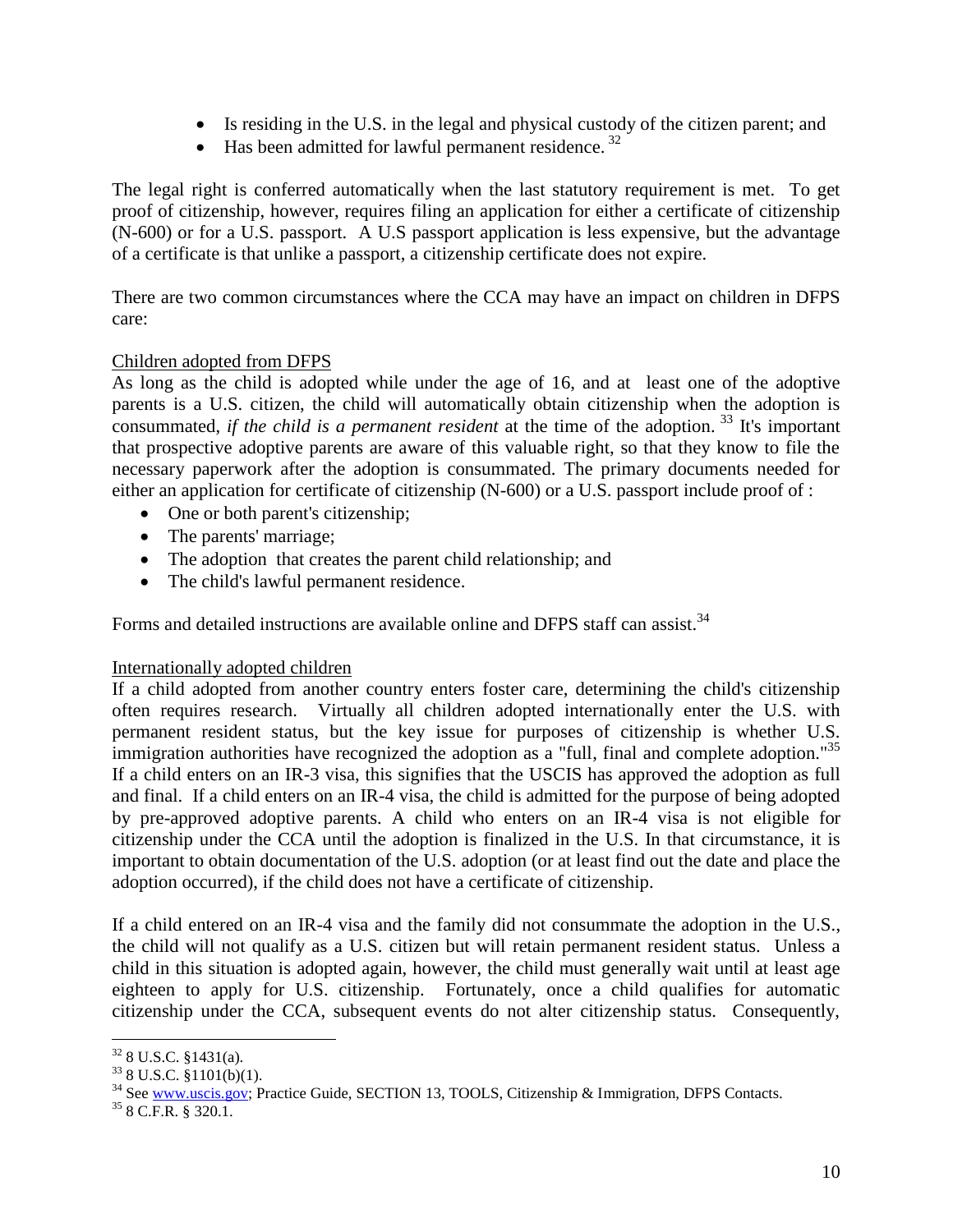removal of the child from the parents' custody or termination of parental rights will not divest a child of U.S. citizenship.

#### **Acquisition of Citizenship**

All children born to one or both U.S. citizen parents in a foreign country are not U.S. citizens, but if a child has a U.S. citizen parent, this is important information. Applicable laws have changed many times, but currently the same rules apply to all persons born after November 14, 1986. If both a child's parents are U.S. citizens, and one parent has resided in the U.S. prior to the child's birth, a child born overseas after November 14, 1986 is a U.S. citizen at birth.<sup>36</sup> If only one parent is a U.S. citizen, the citizen parent must have lived in the U.S. for five years, including at least two years after the age of fourteen, in order for the child to acquire citizenship at birth.<sup>37</sup> If a child of a U.S. citizen was born "out of wedlock," additional research is necessary, as different requirements apply depending on whether the mother or father is a U.S. citizen.<sup>38</sup>

If a foster child qualifies as a citizen based on a parent's citizenship, obtaining proof also requires filing either an application for a certificate of citizenship (N-600) or for a U.S. passport. With a child's birth record, proof of the parents' marriage and of one parent's citizenship (birth record or naturalization certificate, most commonly), the primary challenge is usually proving up the necessary five year period of residence of the citizen parent before the child was born (including two years after age 14). Even if a parent is deceased or uncooperative, residency can usually be proven with school, employment, housing, public benefit, prison or other records.

Citizenship laws are complex but if a child has at least one citizen parent, the value of potential citizenship for a child merits the research and consultation with an expert if necessary to determine whether the child is entitled to U.S. citizenship.

# **What is required to repatriate or place a child in another country?**

Whether DFPS explores potential placement in a child's home country generally depends on many factors, including the viability of reunification with a parent in the U.S., the child's ties to the home country, language abilities, location of siblings and other extended family. In weighing the options, the following legal issues should be considered:

- If a child is a Permanent Resident in the U.S. (and not a U.S. citizen), taking up residence in another country may cause the child to lose Permanent Resident status in the U.S.;
- Leaving the U.S. voluntarily is not the same as removal or deportation; and
- The jurisdiction of a Texas court ends when a child is placed in another country; consequently, DFPS, the court and all parties must be prepared to dismiss the legal case and rely on the other country's child protection authorities to address any continuing needs the child or family may have.

 $\overline{a}$  $36$  8 U.S.C. §1401(c).

 $378$  U.S.C.  $\frac{8}{3}1401(g)$ .

<sup>&</sup>lt;sup>38</sup> See *Naturalization and U.S. Citizenship: The Essential Legal Guide* (10<sup>th</sup> ed. 2008) San Francisco, CA: Immigrant Legal Resource Center.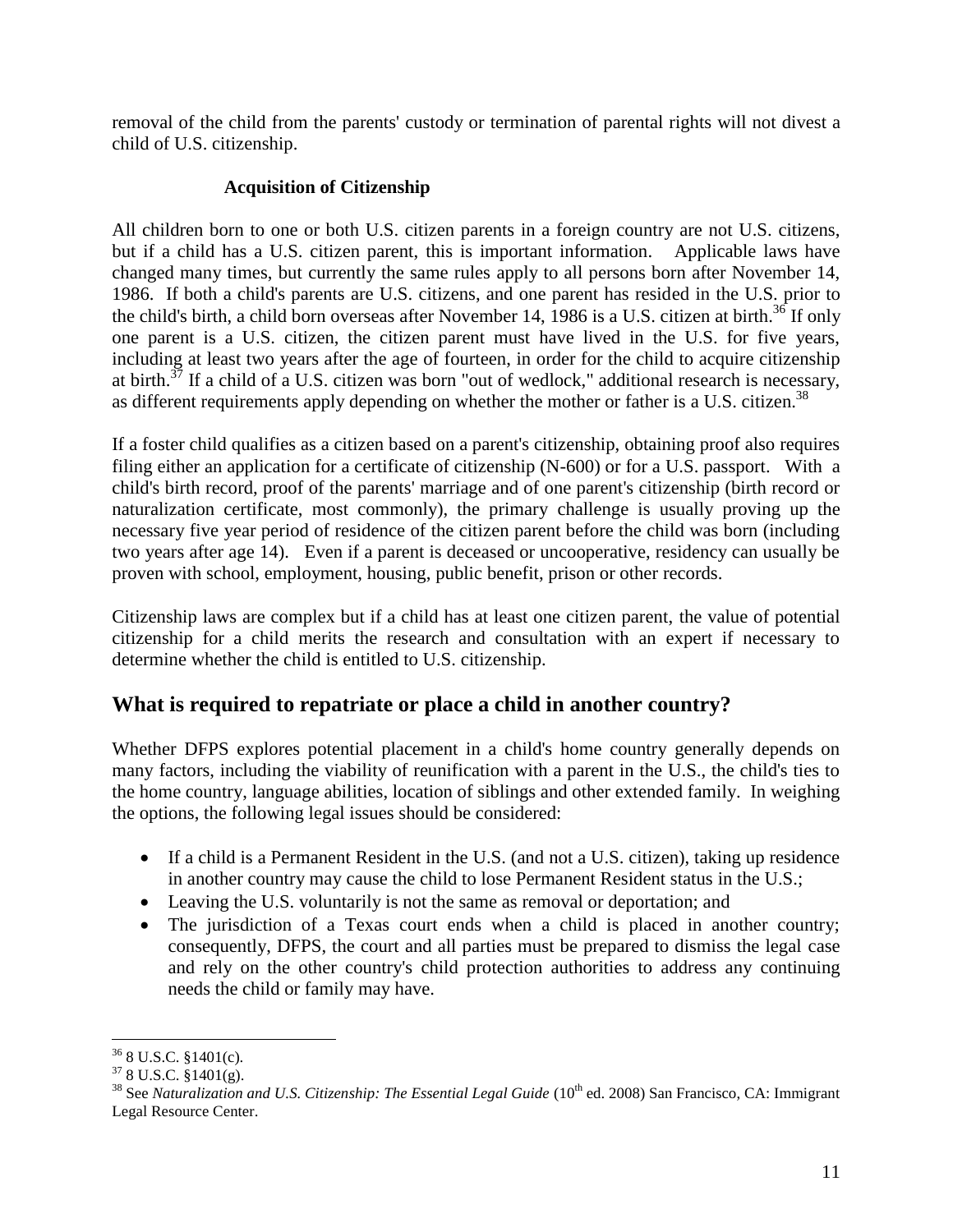Before recommending placement in a foreign country, CPS must obtain a favorable home study, inform the court and all parties and request court approval. A court must also render an order approving any international travel before a foster child can leave the U.S. $^{39}$ 

The CPS Border Liaison staff work closely with the Desarollo Integral de la Familia ("DIF"), the Mexican social services agency responsible for child protection. DIF can perform home studies and provide information about potential placements in Mexico. For other countries, DFPS typically relies on either the foreign government social services staff or the International Social Services (" $ISS$ "). $40$ 

<sup>39</sup> TEX. FAM. CODE §264.122.

<sup>40</sup>See www.iss-usa.org/.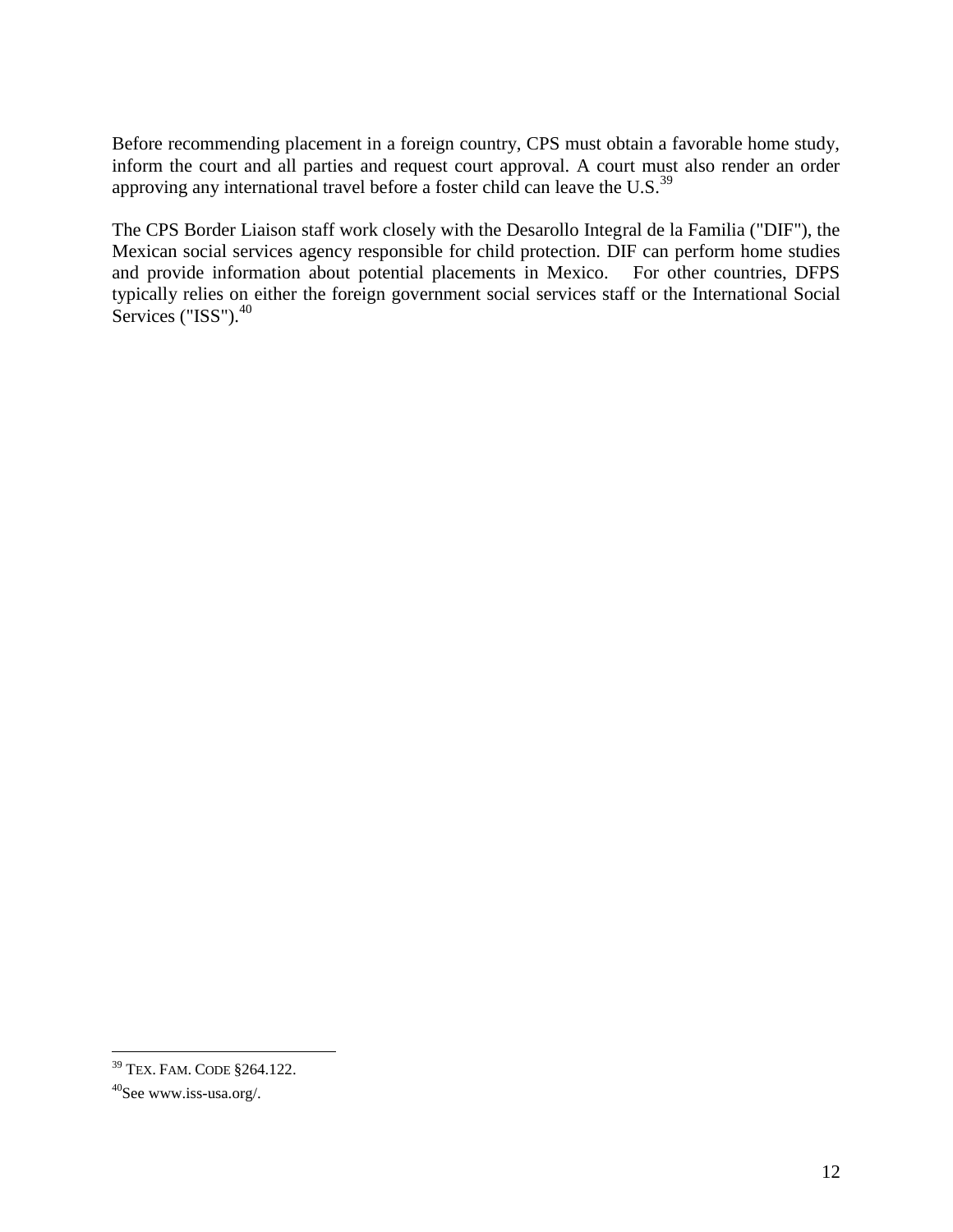# <span id="page-12-0"></span>**HEALTH CARE**

March 2016

Heightened awareness of the health care needs of children and youth in foster care has resulted in a comprehensive statutory scheme, the use of medical passports, restrictions on medical consent, scrutiny of psychotropic medications, focus on the special needs of youth leaving foster care and those with disabilities, and added duties for courts, caseworkers, caretakers and attorneys. Special procedures apply to drug research programs, abortion, end of life decisions, s and organ donation.

Resources for DFPS staff confronting these issues include:

CPS Policy HB 11100 <http://www.dfps.state.tx.us/handbooks/CPS/Menu/MenuCPSa11000.asp>

**Nurse Consultants**- regional subject matter experts; **Developmental Disability Specialists**- regional subject matter experts; **Well-being Specialists**- staff liaisons with Superior Health, the STAR health services provider;

Extensive online materials, including *Psychotropic Medications - A Guide to Medical Services at CPS, is* available online at:

[http://www.dfps.state.tx.us/Child\\_Protection/Medical\\_Services/guide-star.asp](http://www.dfps.state.tx.us/Child_Protection/Medical_Services/guide-star.asp)

### **Who Makes Medical Decisions for a Foster Child?**

When a child is in foster care, with few exceptions, decisions about the child's medical care must be made by a "medical consenter" authorized by the court.<sup>41</sup> At the initial hearing where temporary orders are requested, DFPS requests that the court designate a medical consenter, most often the agency. The court may choose to appoint:

- DFPS: or
- an individual, such as a relative, foster parent or parent whose parental rights have not been terminated, if the court determines that doing so is in the best interest of the child.<sup>42</sup>

In the interim between removal by DFPS and the first court hearing, the caseworker, or a person designated by the caseworker, may give medical consent for necessary medical care in most cases. Either a professional staff member at an emergency shelter or the live-in caretaker the child is placed with may be designated by the caseworker for this purpose.<sup>43</sup> DFPS cannot give consent during this interim period, however, if the original reason for CPS intervention is a

 $41$  TEX. FAM. CODE  $$266.004(a)$ .

 $42$  TEX. FAM. CODE  $$266.004(b)$ .

<sup>&</sup>lt;sup>43</sup> CPS HB Section 11100.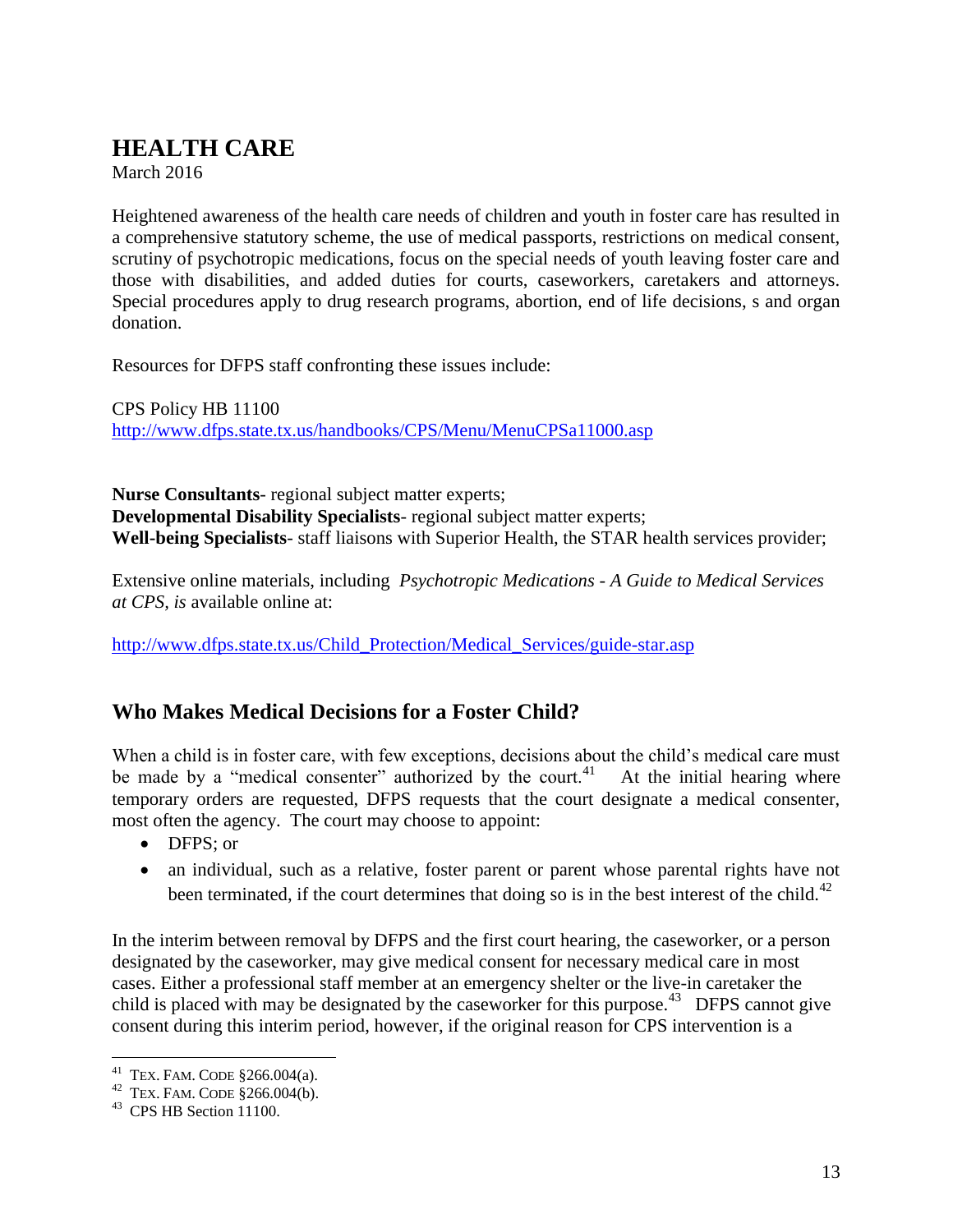family's objection to the medical care at issue. Whether a parent's objection is based on religious beliefs or adherence to non-traditional medicine, or some other basis, if DFPS seeks court intervention to obtain a blood transfusion, chemotherapy or other medical treatment, no treatment can be authorized without court approval.

Regardless of who is authorized by the court to make medical decisions for the child, DFPS, the medical consenter, a parent whose rights have not been terminated, a guardian or attorney ad litem, or a foster care provider may petition the court at any time for an order related to the child's medical care.<sup>44</sup> This option may be used when there is disagreement or uncertainty about the appropriate medical decision for a child's care. A treating physician is also specifically authorized to file a letter with the court regarding any concerns about a child's medical care.<sup>45</sup> In addition, at any hearing under Chapter 263 a child is entitled to express her views of the medical care being provided and in reviewing the medical care provided, the court must ensure the child has been given the opportunity to express an opinion of the care provided in a developmentally appropriate manner. $4$ 

## **Scope of Law and Exceptions**

In the context of medical consent for a foster child, medical care is defined to mean all health care services ordered or prescribed by a health care provider, regardless of whether the services are covered by Medicaid.<sup>47</sup> This includes physical, dental, behavioral and allied health care (such as physical therapy, occupational therapy, speech therapy and dietetic services). CPS provides caseworkers with policy guidance on issues related to medical consent, including dealing with court-ordered medical services.<sup>48</sup>

The authority of a medical consenter does *not* include:

- Abortion:
- Voluntary admission for mental health or substance abuse treatment without the child's  $consent<sup>49</sup>$
- Withholding or withdrawing life support; or
- Diagnostic tests and services for children with possible disabilities provided by the Early Childhood Intervention program or as part of special education in a school, if the medical consenter is not the child's caregiver. (See **Special Services for Children with Disabilities** below).

#### **Emergency care**

In the event a foster child needs emergency medical care and the medical consenter is unavailable, care may be authorized by a physician.<sup>50</sup> This exception covers medical care

 44 TEX. FAM. CODE §266.004(e).

<sup>45</sup> TEX. FAM. CODE §266.004(f).

<sup>&</sup>lt;sup>46</sup> TEX. FAM. CODE  $\S$ §263.306(a)(12); 266.007(c).

<sup>&</sup>lt;sup>47</sup> TEX. FAM. CODE §266.001(5); §266.004(k); HUM. RES. CODE §32.003(4).

<sup>48</sup> CPS Handbook 11100.

 $^{49}$  Tex. Health and Safety Code  $\S 572.001(c)$ .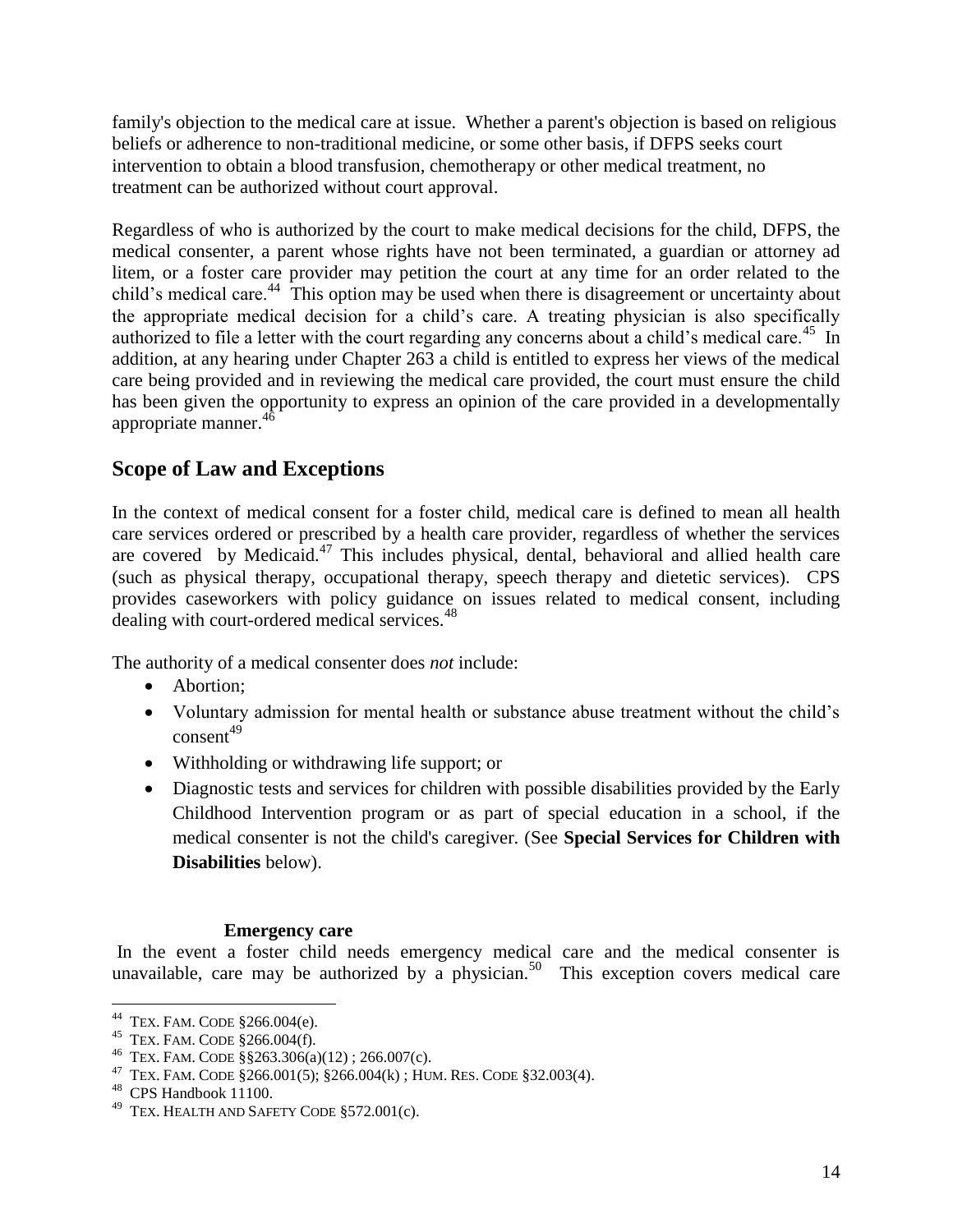necessary to prevent the "imminent probability of death or substantial bodily harm to the child or others," but does not apply to administration of psychotropic medication to a foster child at least age 16 who has been committed by a court to an in-patient mental health facility. Emergency medical consent in that situation is addressed in other law.<sup>51</sup>

## **DFPS Responsibilities if Designated as Medical Consenter**

If DFPS is authorized by the court to serve as medical consenter, the agency must:

#### **Designate a Medical Consenter and a Backup Medical Consenter**

Within 5 business days after DFPS is authorized by the court, the agency must notify the court, all parties and their attorneys of the identity of the person designated to provide consent.<sup>52</sup> Selection of a medical consenter and a backup person follows detailed policy.<sup>53</sup> The medical consenter shall participate in each medical appointment.<sup>54</sup> The level of participation required depends on the nature of the care and requirements of the service provider. <sup>55</sup>

#### **Train Medical Consenter**

All medical consenters except parents must complete the DFPS approved medical consent training before serving as medical consenter. This training must incorporate informed consent for psychotropic medications and appropriate use of psychosocial therapies, behavior strategies and other non-pharmacological interventions that should be considered before or concurrently when psychotropic medications are prescribed. A parent may be ordered by the court to complete medical consent training, if the court deems it appropriate.<sup>56</sup>

#### **Consent for Psychotropic Medication**

Concerns about psychotropic drugs administered to children in the general population have prompted additional controls regarding use of these drugs for foster children, to mitigate the unique hazards caused by frequently changing placements, doctors and caseworkers.

Consent for psychotropic medication must be given voluntarily and without undue influence, and the consenting person must first receive information verbally or in writing that describes:

- $\checkmark$  The condition to be treated;
- $\checkmark$  Beneficial effects expected;
- $\checkmark$  Probable health and mental health effects of not consenting;

 50 TEX. FAM. CODE §266.009(a).

<sup>51</sup> TEX. HEALTH AND SAFETY CODE §574.101.

<sup>&</sup>lt;sup>52</sup> TEX. FAM. CODE §266.004 (c); CPS Form 2096 Notification Regarding Consent for Medical Care.

<sup>53</sup> See chart at CPS HB 11110.

<sup>54</sup> TEX. FAM. CODE §266.004(i).

<sup>55</sup> CPS HB 11132 and FORM 2085-B.

 $56$  TEX. FAM. CODE  $$266.004(h), (h-1)$ .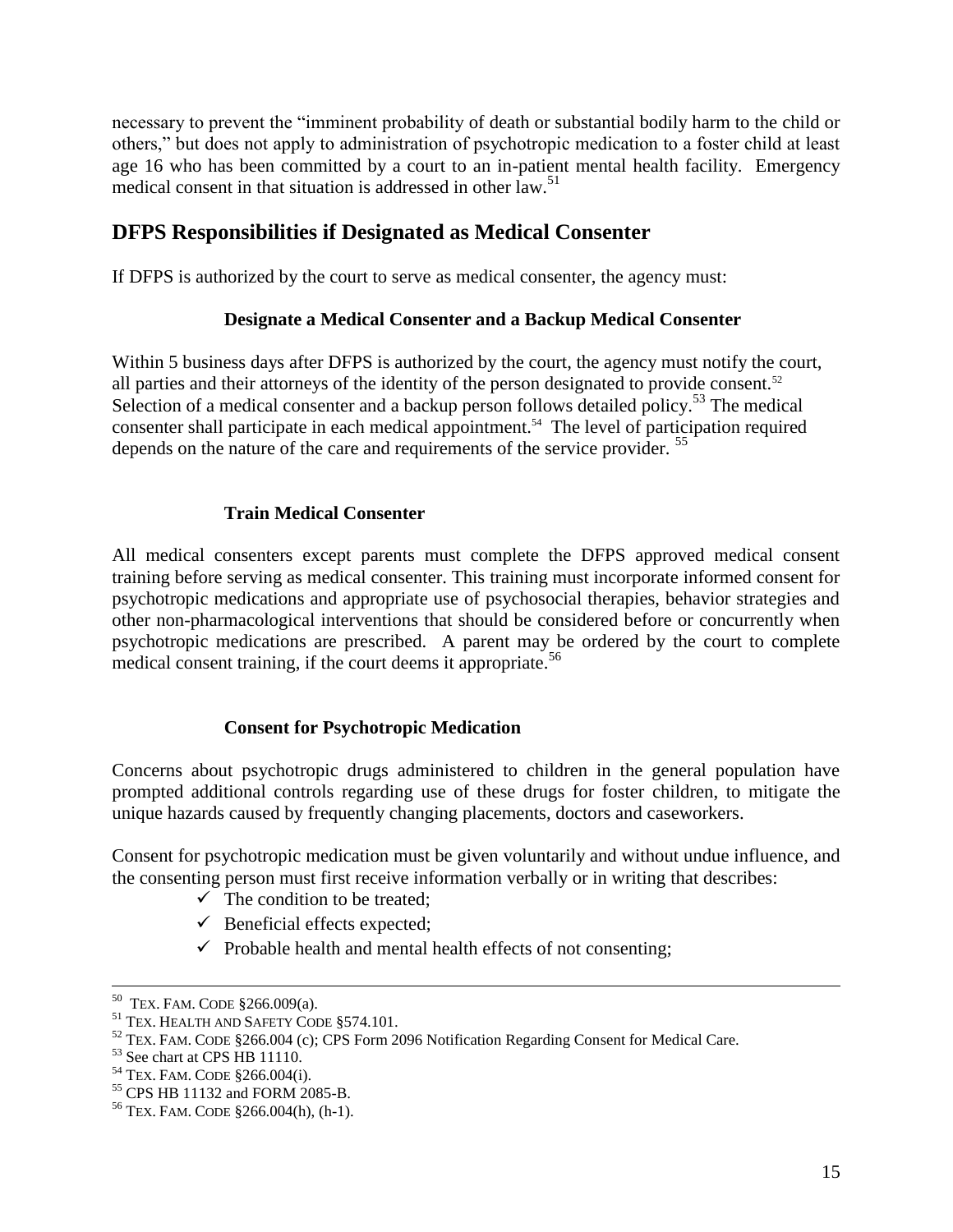- $\checkmark$  Probable clinical significant side effects and risks; and
- $\checkmark$  The generally accepted alternative medications and non-pharmacological interventions, if any, and the reason for the proposed course of treatment. <sup>57</sup>

A consent form for psychotropic medication is available in the CPS medical forms listing.<sup>58</sup> The medical consenter is also responsible for monitoring the treatment of any child prescribed psychotropic medication, to ensure the child is seen by the prescribing physician (or physician assistant or advanced practice nurse) at least every 90 days for the purpose of monitoring side effects of the medication and determining whether the medication is helping to achieve treatment goals and continued used is appropriate.<sup>59</sup>

#### **Notify Parent of Certain Medical Conditions**

DFPS must make a reasonable effort to notify a parent who is not a medical consenter and whose parental rights have not been terminated about certain medical conditions or events. Within 24 hours of a "significant change in medical condition," enrollment or participation of a child in a drug research program, or an initial prescription of a psychotropic medication, a parent must be notified, unless an exception below applies.<sup>60</sup> "Significant change in medical condition" is defined as an injury or the onset of an illness that is life-threatening or has potentially long-term health consequences, including hospitalization for surgery or other procedures except for minor emergency care.<sup>61</sup>

DFPS is not required to give notice if the parent cannot be located; the court has restricted the parent's access to the information; the child is in the permanent conservatorship of DFPS and the parent has not participated in the child's care for at least six months despite the departments' efforts to involve the parent; the parent's rights have been terminated; DFPS has documented in the child's file that it is not in the best interest of the child to involve the parent in case planning; or the parent has failed to provide contact information to DFPS. $^{62}$ 

#### **Provide Medical Summary to Court**

At each hearing under Tex. Family Code Chapter 263 or more frequently if ordered by the court, the court reviews a summary of the medical care provided to the child since the last hearing. The caseworker is responsible for gathering information specified in the Medical Summary, including detailed information about any psychotropic drug prescribed, filing the summary with the court and sending a copy to all parties at least ten (10) days before a scheduled hearing or at the hearing. **<sup>63</sup>** NOTE: While this statute allows the medical information to be submitted at the time

<sup>57</sup> TEX. FAM. CODE §266.0042.

<sup>58</sup> Psychotropic Medical Consent CPS Form 4526.

<sup>59</sup> TEX. FAM. CODE §266.011.

 $60$  TEX. FAM. CODE §264.018(d), as amended by SB 206 (84<sup>th</sup> Reg. Session, effective Sept. 1, 2015).

<sup>&</sup>lt;sup>61</sup> TEX. FAM. CODE §264.018(a)(4), as amended by SB 206 (84<sup>th</sup> Reg. Session, effective Sept 1, 2015).

 $62$  TEX. FAM. CODE §264.018(h),(j).

<sup>63</sup> TEX. FAM. CODE §266.007; CPS HB 11151.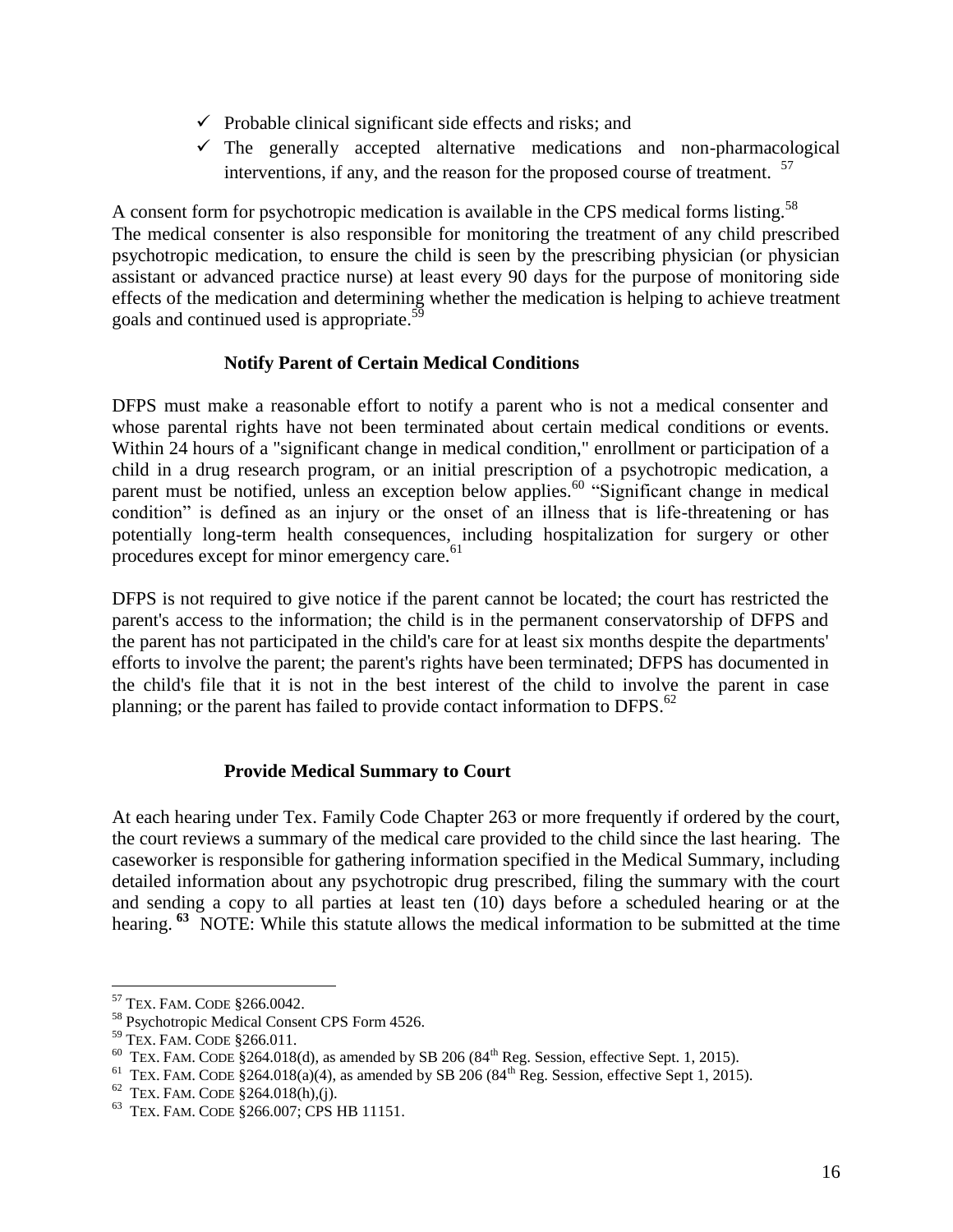of the hearing, many courts expect this information to be provided in the court report. It is recommended that only very new medical information be provided at the time of the hearing.

#### **Medical Consenter's Identity May Be Kept Confidential**

If the department's designee for medical consent is a foster parent or a prospective adoptive parent and it is determined to be inappropriate to reveal that person's identity (other than to a medical provider), the CPS attorney may request that the court keep the consenter's identity confidential.<sup>64</sup>

#### **Change the Medical Consenter**

When a child changes placement or a medical consenter does not perform adequately, the consenter may be changed. If DFPS is the court authorized medical consenter, the department may change the designee and provide notice to the court and all of the parties no later than the fifth business day after the change.<sup>65</sup> If the court appointed an individual as medical consenter, a petition must be filed for a court order to change the medical consenter.

#### **When the Court Does Not Designate DFPS as Medical Consenter**

The court may choose to designate someone other than DFPS as medical consenter for a foster child. In this situation, DFPS must inform the consenter about using Medicaid services and the duty to keep CPS informed about the child's medical care, and must monitor the designee's actions to ensure that information about the child's medical status is communicated, as appropriate. DFPS retains the responsibility for notifying parents of certain medical conditions<sup>66</sup> and for obtaining updated medical status information for court reports to the extent it is feasible. $67$ 

If DFPS determines that the designated consenter fails to complete medical consenter training (if required), has not performed adequately as a medical consenter or is not acting in the child's best interest, DFPS may file a petition with the court to change the medical consenter or to request that the court enter an order concerning medical care of the child.<sup>68</sup>

#### **Consent for Special Services for Children with Disabilities**

An attorney representing DFPS should be aware of federal law governing services for children with disabilities as it impacts the authority of the medical consenter appointed under state law. The Individuals with Disabilities Education Act (IDEA) governs the provision of informed consent for Early Childhood Intervention (ECI) services operated under the Department of Assistive and Rehabilitative Services (DARS), or special education services provided by a school district. Services such as physical or occupational therapy that would be considered

 64 TEX. FAM. CODE §266.004(j); CPS HB 11118.

<sup>65</sup> TEX. FAM. CODE §264.004(c); CPS HB 11117.

<sup>66</sup> TEX. FAM. CODE §264.018(d).

<sup>67</sup> TEX. FAM. CODE §266.007.

<sup>68</sup> TEX. FAM. CODE §266.004.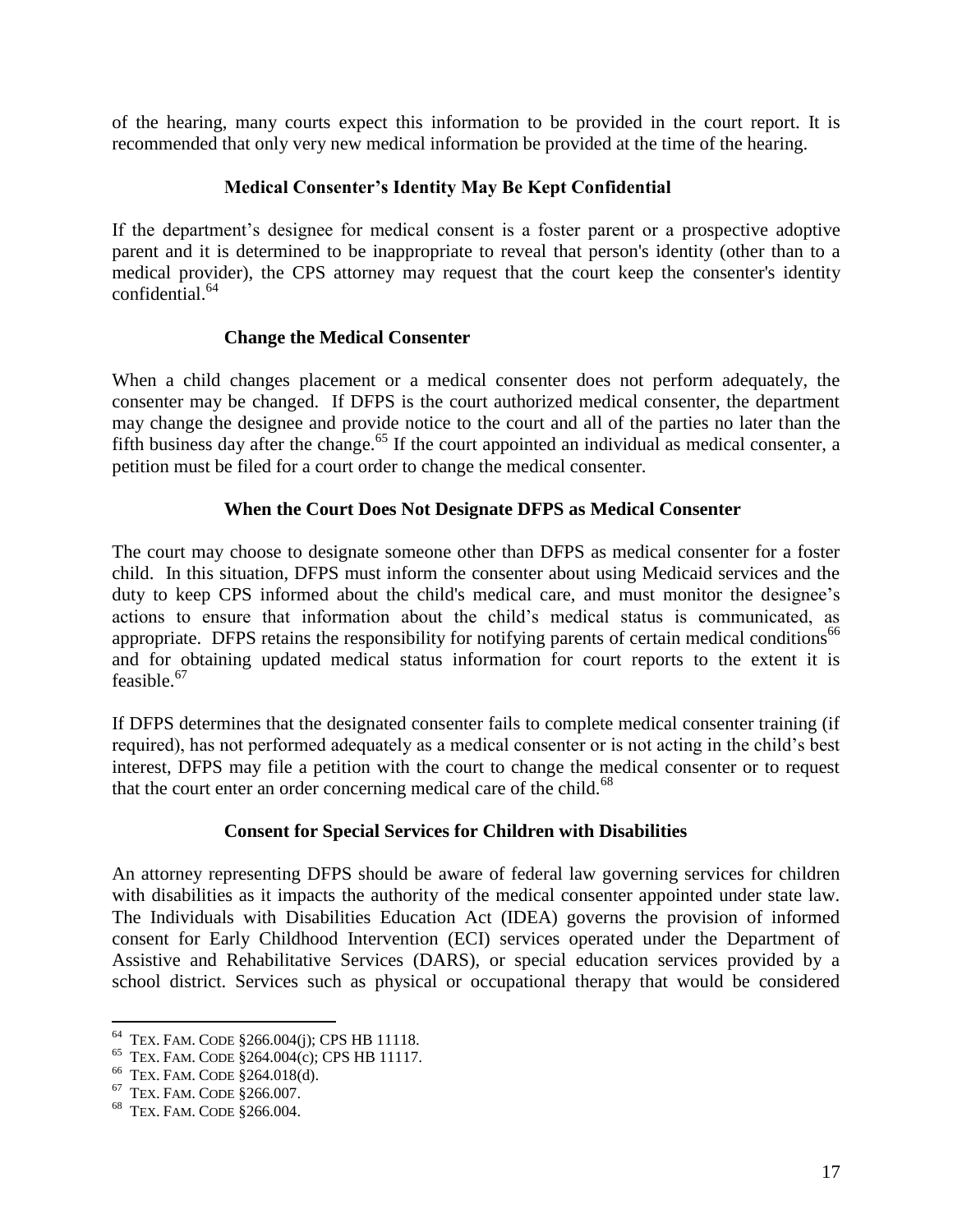medical in most situations are classified as early intervention, educational, or related services when they are provided by an ECI program or by the school district for an eligible child as part of a child's ECI or special education plan. Although DFPS staff may make referrals to both of these programs if they think the child should be evaluated, consent to these assessments or services can only be provided by a parent, foster parent, relative with whom the child lives, or surrogate parent. IDEA prohibits an employee of DFPS or any other government agency providing services to a child from being the consenter for ECI or special education services.  $\delta^9$ Therefore, DFPS medical consent protocols do not apply to diagnostic testing or services provided by an ECI program or a school district, even if those services would be considered medical if provided elsewhere.

#### Children birth to three years of age

Federal law requires states to have a process for referring any child under the age of three who was involved in a substantiated case of child abuse or neglect, or is identified as affected by illegal substance abuse or prenatal drug exposure, to the state's ECI program.<sup>70</sup> DFPS and DARS have entered into an agreement regarding referrals for children in conservatorship which provides that the child's physician will do the initial screening and determine whether a referral to ECI for a full evaluation is necessary. In this circumstance, the foster parent (or the surrogate parent appointed by the court or the ECI program) consents to the ECI evaluation and any subsequent services. If ECI is unsure who to look to as a "parent" or who to appoint as a surrogate parent, federal regulations require consultation with the public agency assigned to care for the child, which is DFPS for a foster child.

When CPS substantiates abuse or neglect of a child under three years of age but closes the case or provides family-based services to the family without taking conservatorship of the child, the family's name and information is sent to ECI. ECI then contacts the family to offer an evaluation, which the family can accept or refuse.

#### Children over three years of age

Federal law requires states to ensure that all children with disabilities over the age of three have access to a free appropriate public education that includes special education and related services designed to meet their individual needs and prepare them for further education, employment, and independent living.<sup>71</sup> If a parent is unavailable to make decisions regarding special education services for a foster child, the independent school district (ISD) must appoint a "surrogate parent" for this purpose. Again, federal law prohibits the ISD from selecting either a DFPS employee or an employee of an institution where a foster child resides as a surrogate parent. However, a foster parent may be appointed as the surrogate parent. The surrogate parent for educational purposes may be the same person as the medical consenter but that will not always be the case. If a surrogate parent is appointed by the ISD, DFPS provides this information to the court along with the name of the person appointed to be the education decision-maker. Under federal law, a court can also appoint a surrogate parent and in that case, there is no need for DFPS to inform the court, but DFPS is still required to notify the school of the surrogate appointment.

 $69$  20 U.S.C.A. §1401(23).

 $^{70}$  20 U.S.C.A. §1437(a)(6); 42 U.S.C. §5106a(b)(2)(A)(xxi).

 $171$  20 U.S.C.A. §1400.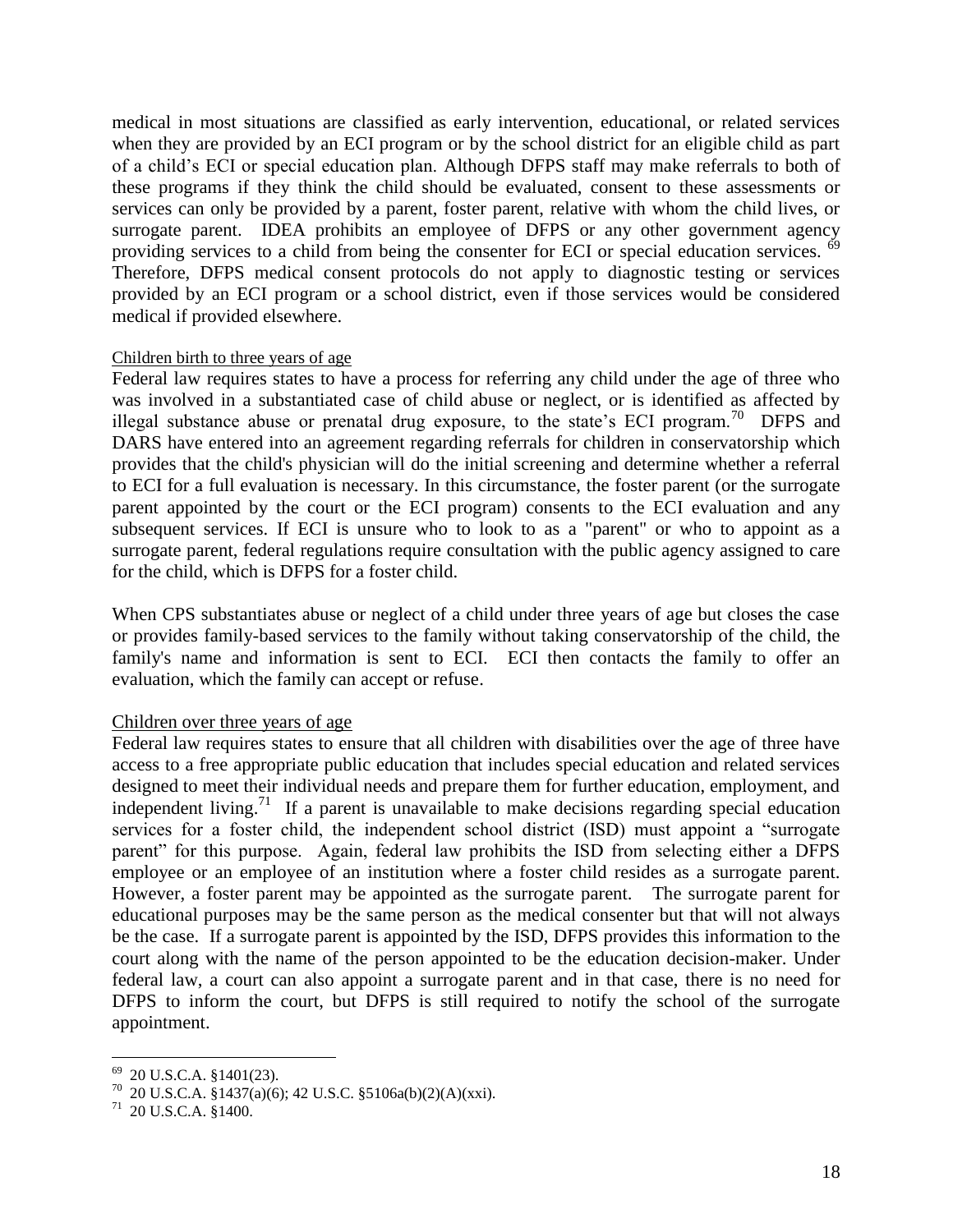#### **Youth with Capacity to Consent**

DFPS must ensure that before age 16, every youth in foster care is educated about informed medical consent, medical care and the option to request court approval to authorize the youth to give consent for his or her medical care.<sup>72</sup> If a youth elects to exercise this option, DFPS notifies the youth's attorney ad litem or requests that the court appoint an attorney ad litem. The court determines whether the youth has capacity to consent to some or all medical care issues at a review hearing, on the court's own motion or on motion by the youth's attorney ad litem.

If a youth authorized to give consent refuses medical treatment, DFPS can petition the court for an order for appropriate medical care. The court can override the youth's decision if there is clear and convincing evidence that the medical treatment is in the youth's best interest, and either (1) the youth lacks capacity, (2) the failure to provide medical care will result in observable and material impairment to the growth, development or functioning of the child, or (3) the child is at risk of substantial bodily harm or of inflicting substantial bodily harm to others. A youth authorized under this section to consent to medical care is *not* authorized to consent to abortion.

### **Health Passport**

To ensure that specific medical information regarding foster children is maintained in a central repository, the state procured a web-based system known as the "Health Passport".<sup>73</sup> The Health Passport is not a comprehensive medical record or "electronic health record" as that term is commonly understood in the medical community. It is a limited compilation, composed primarily of Medicaid claims data, on children in DFPS conservatorship.

For children who were in the Medicaid system prior to entry into DFPS conservatorship, the claims data includes up to two years of claims preceding the child's entry into foster care. However, providers have up to ninety days to submit claims and consequently the data is not available in real time. The data includes immunizations, prescriptions, lab results, and other data that may be uploaded manually.

The system is accessible to DFPS caseworkers and certain other DFPS staff, medical consenters (including youth designated to consent to their own medical care), and health care providers. Not all portions of a child's record are accessible by all users. For example, non-DFPS medical consenters are not authorized to view the quarterly progress notes on a child's behavioral health. Guardians or attorneys ad litem, CASA volunteers, judges and other interested parties have no direct access to the system, with some limited exceptions under a pilot program. Paper copies of relevant sections of the Passport should be provided by the CPS worker to other parties as necessary for representing or serving the child. Finally, DFPS is obligated to provide a copy of the Passport to a youth who is aging out of care, and to the child's parent or guardian when the child is discharged from foster care.<sup>74</sup>

<sup>72</sup> TEX. FAM. CODE §266.010.

<sup>73</sup> TEX. FAM. CODE §266.006.

 $74$  TEX. FAM. CODE  $$266.006(f)$ .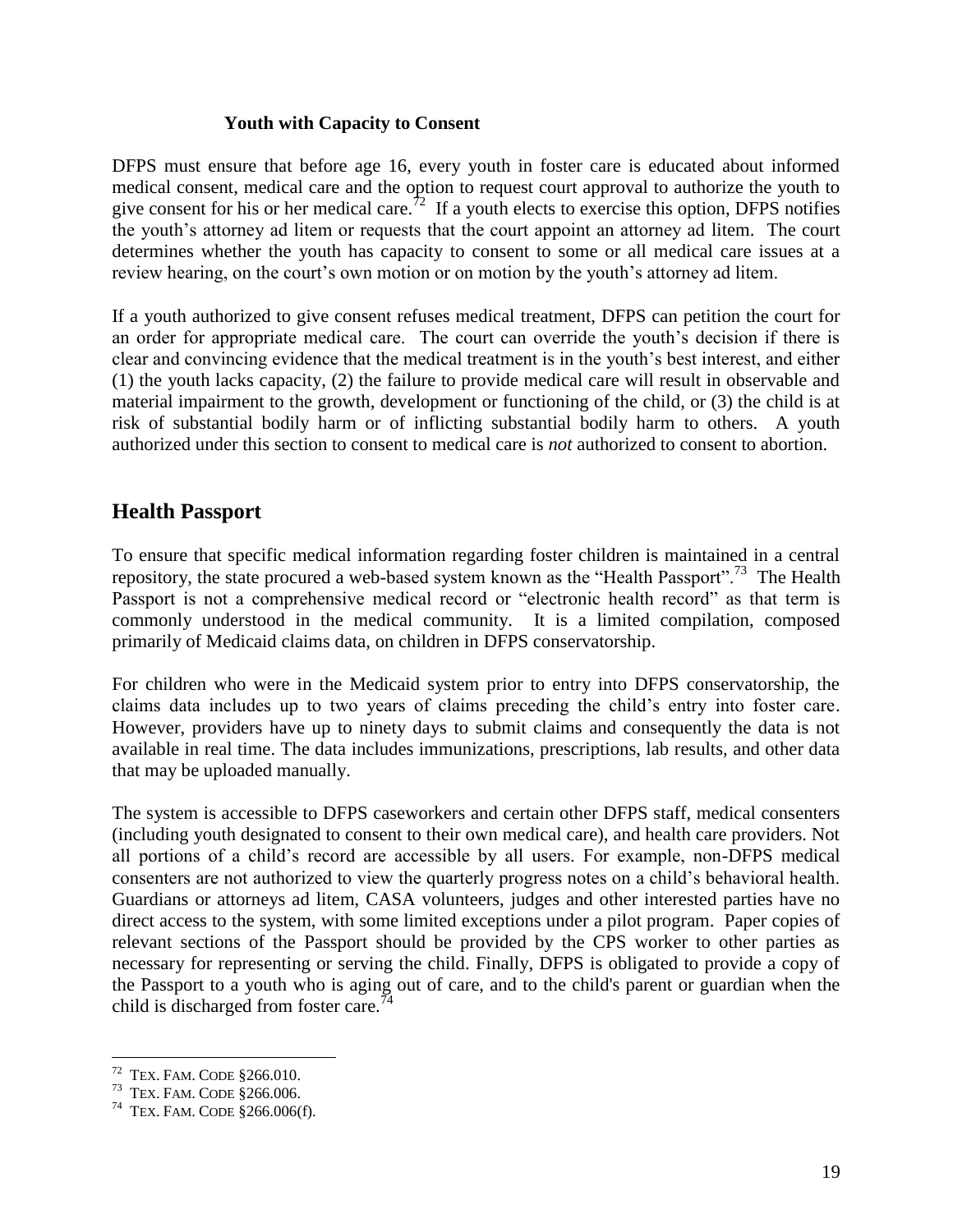### **Participation in Drug Research Programs**

In extremely rare situations, with court approval, it may be appropriate for a foster child to enroll in a drug research program. Except for a parent appointed by the court to give medical consent, a medical consenter may not consent to enrollment or participation in a drug research program without a specific court order. Before issuing such an order, the court must appoint an independent medical advocate and adhere to a detailed statutory protocol to determine whether participation is in the child's best interest.<sup>75</sup> In an emergency, the court may issue an order before appointing an independent medical advocate. This restriction does not apply to drug research studies based only on medical records, claims data or outcome data. Extensive CPS policy details the procedures to be followed to assess whether a foster child can participate in a drug research program<sup>76</sup>

## **Abortion and End-of-Life Decisions regarding children and youth in DFPS Conservatorship**

DFPS-authorized medical consenters do not have authority to consent to abortion or end-of-life medical decisions for children and youth in DFPS conservatorship. DFPS policy is currently undergoing extensive review in these two issue areas, and the practice guide will be updated once the new policy is adopted by the agency.

## **Organ Donation**

If a child in CPS conservatorship dies, the hospital may request that the child's organs be donated.

If parental rights have not been terminated, the decision on whether to donate organs belongs to the child's parents.<sup>77</sup> CPS provides assistance in locating the parents and setting up meetings with the hospital staff so that parents may make an informed decision.

If parental rights have been terminated or parents are deceased, CPS as managing conservator may consider whether to approve organ donation based on considerations set forth in handbook policy.<sup>78</sup>

<sup>75</sup> TEX. FAM. CODE §266.0041.

<sup>76</sup> CPS HB 11710.

 $77$  TEX. HEALTH & SAFETY CODE §692A.004.

<sup>78</sup> CPS HB 11730.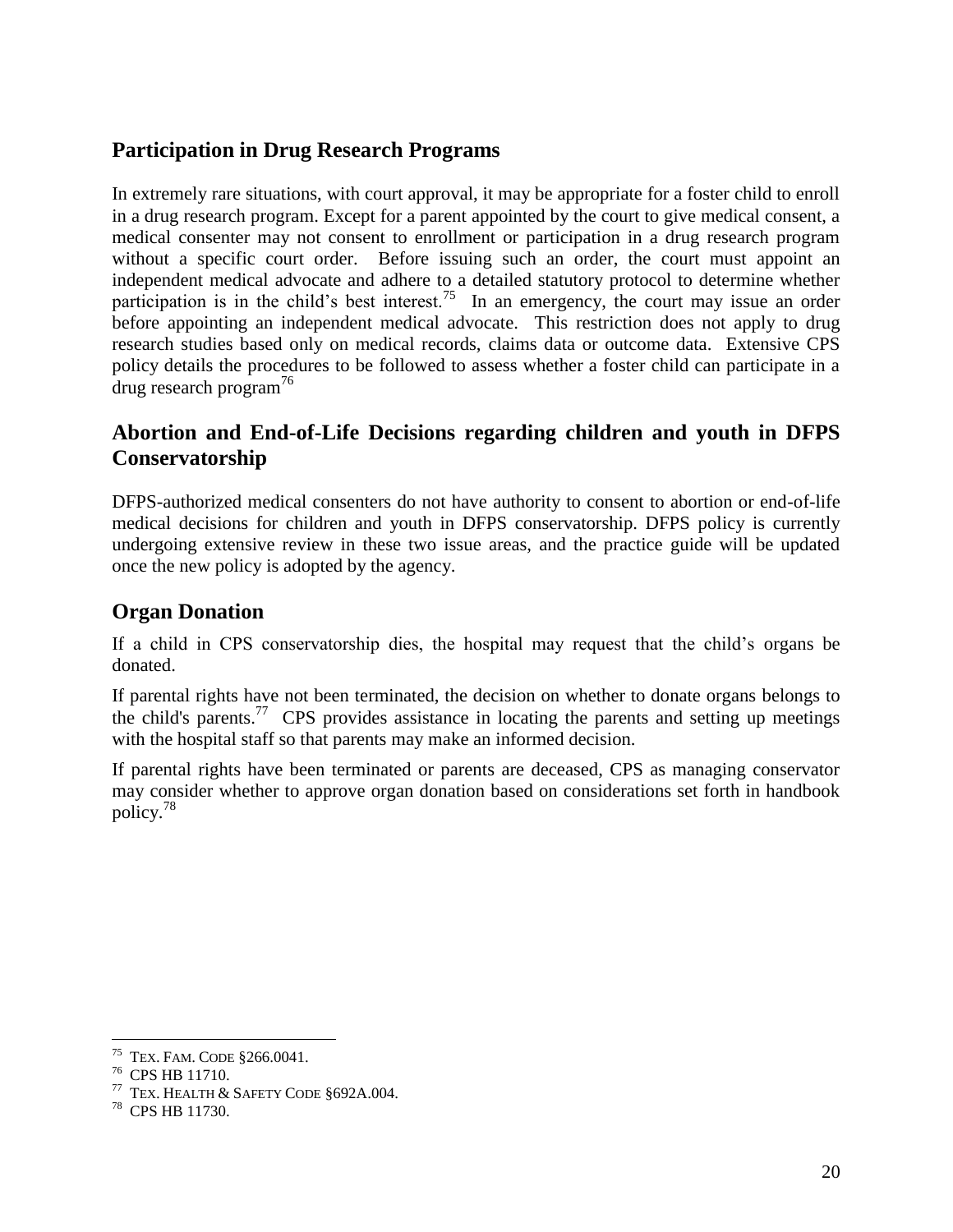# <span id="page-20-0"></span>**BABY MOSES**

March 2016

The statutes referred to as the Baby Moses law were enacted in 1999 to encourage parents to leave infants in a safe environment rather than abandoning them in an unsafe location.<sup>79</sup> The nickname comes from the ancient tale of baby Moses, who was placed in a wicker basket in the Nile River by his mother to save him from certain death. This statutory scheme serves as an exception to the law that requires CPS intervention in response to child abandonment.

### **Authority**

TEXAS FAMILY CODE §161.001 TEXAS FAMILY CODE, CHAPTER 262, Subchapter D TEXAS FAMILY CODE §263.407 PENAL CODE §22.041 CPS Handbook Sections 2351

### **When Does the Baby Moses Law Apply?**

The general prohibition against child abandonment that requires a full investigation and an attempt to identify the parents<sup>80</sup> does not apply if the terms of the Baby Moses statute are met. An abandoned infant meets the criteria for a Baby Moses case if the infant:

- Is 60 days old or younger;
- Was delivered to a designated emergency infant care (DEIC) provider by the child's parent (including a case where a child is abandoned immediately after being born in a medical facility) who did not express an intent to return for the child; and
- Does not appear to have been abused, neglected, or neglected.  $81$

A DEIC provider is:

- An emergency medical services provider;
- A hospital;
- A freestanding emergency medical care facility licensed under Chapter 254 of the Health and Safety Code (defined as a "facility, structurally separate and distinct from a hospital, that receives an individual and provides emergency care<sup>"82</sup>); or
- A child-placing agency licensed by DPFS that:
	- Agrees to act as a DEIC provider, and
	- Has on staff a licensed registered nurse or licensed emergency services provider who will examine and provide emergency medical services to the child taken in.<sup>83</sup>

 79 TEX. FAM. CODE Chapter 262, Subchapter D.

 $80$  TEX. PENAL CODE  $\S 22.041(h)$ .

<sup>81</sup> TEX. FAM. CODE §262.302.

 $82$  TEXAS HEALTH AND SAFETY CODE  $§254.001(5)$ 

<sup>83</sup> TEX. FAM. CODE §262.301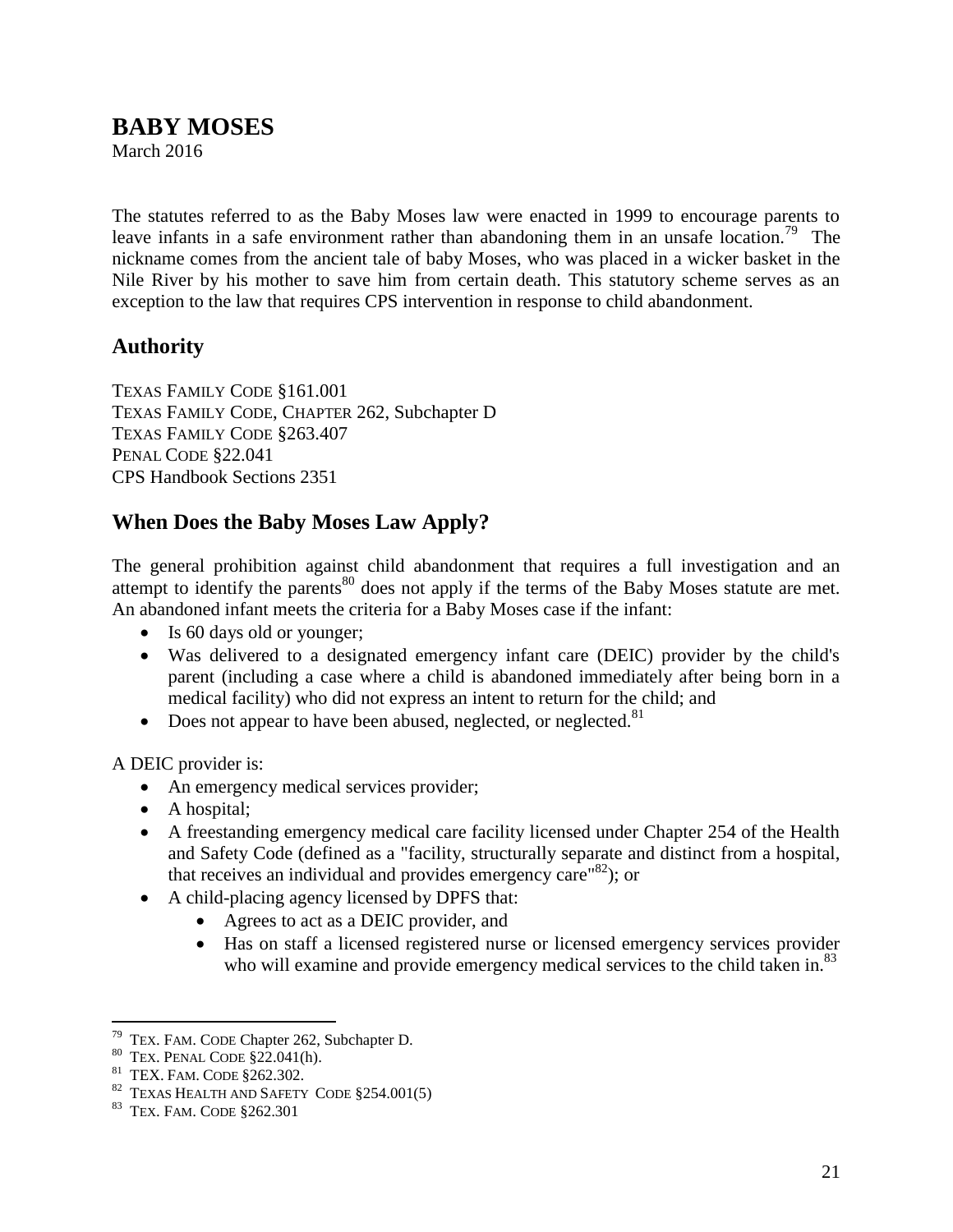The law does not specifically require that an infant be delivered to a *person* at a DEIC. However, if an infant is abandoned at a DEIC provider in a manner that causes harm to the infant or exposes the infant to serious risk of harm, that may impact whether the case is treated as a Baby Moses case. This is consistent with the goal of the legislation, which is to promote safe delivery of a child that might otherwise be abandoned in an unsafe manner.

### *EXAMPLE*

If a newborn were found swaddled in a blanket in a basket left just steps away from a DEIC's main door, the case would be handled as a Baby Moses case, assuming all other criteria were met. If that same newborn were instead left on a bench more than 50 feet from and not visible from the DEIC entrance with only a diaper on at 2 a.m. on a night when temperatures dipped to 40 degrees, the case would probably be investigated as a standard child abuse case.

If the criteria for a Baby Moses case are not met, DFPS handles the case as it would any other abandonment case by reporting the matter to law enforcement and doing a thorough investigation, including diligent search efforts to locate parents and relatives of the child. $84$ 

# **Removal**

When a child is delivered to a DEIC provider, the provider has no legal duty to detain or pursue the parent and may not do so unless the child appears to be abused or neglected.<sup>85</sup> The DEIC provider has no legal duty to ascertain the parent's identity and the parent may remain anonymous; however, the parent may be given a form for voluntary disclosure of the child's medical history.<sup>86</sup>

After a DEIC provider has possession of the child, the provider must notify DFPS no later than the close of the first business day after taking possession of a child under this provision.<sup>87</sup> DFPS then takes custody of the child.<sup>88</sup> Once DFPS assumes custody of the child, DFPS must take action as required by  $\S 262.105$ , and file a petition for an emergency removal.<sup>89</sup>

# **Rebuttable Presumptions**

Several rebuttable presumptions apply if DFPS takes custody of a child under the Baby Moses law, including:

- a person who delivers a child to a DEIC provider pursuant to Subchapter D, Chapter 262, is the child's biological parent;
- the parent intends to relinquish parental rights and consents to the termination of parental rights with regard to the child; and

<sup>84</sup> TEX. FAM. CODE §262.302(b).

<sup>85</sup> *Id.*

<sup>86</sup> TEX. FAM. CODE §262.303(a).

 $87$  TEX. FAM. CODE  $\S$ 262.303(a).

<sup>88</sup> TEX. FAM. CODE §262.303(b).

<sup>89</sup> TEX. FAM. CODE §262.304.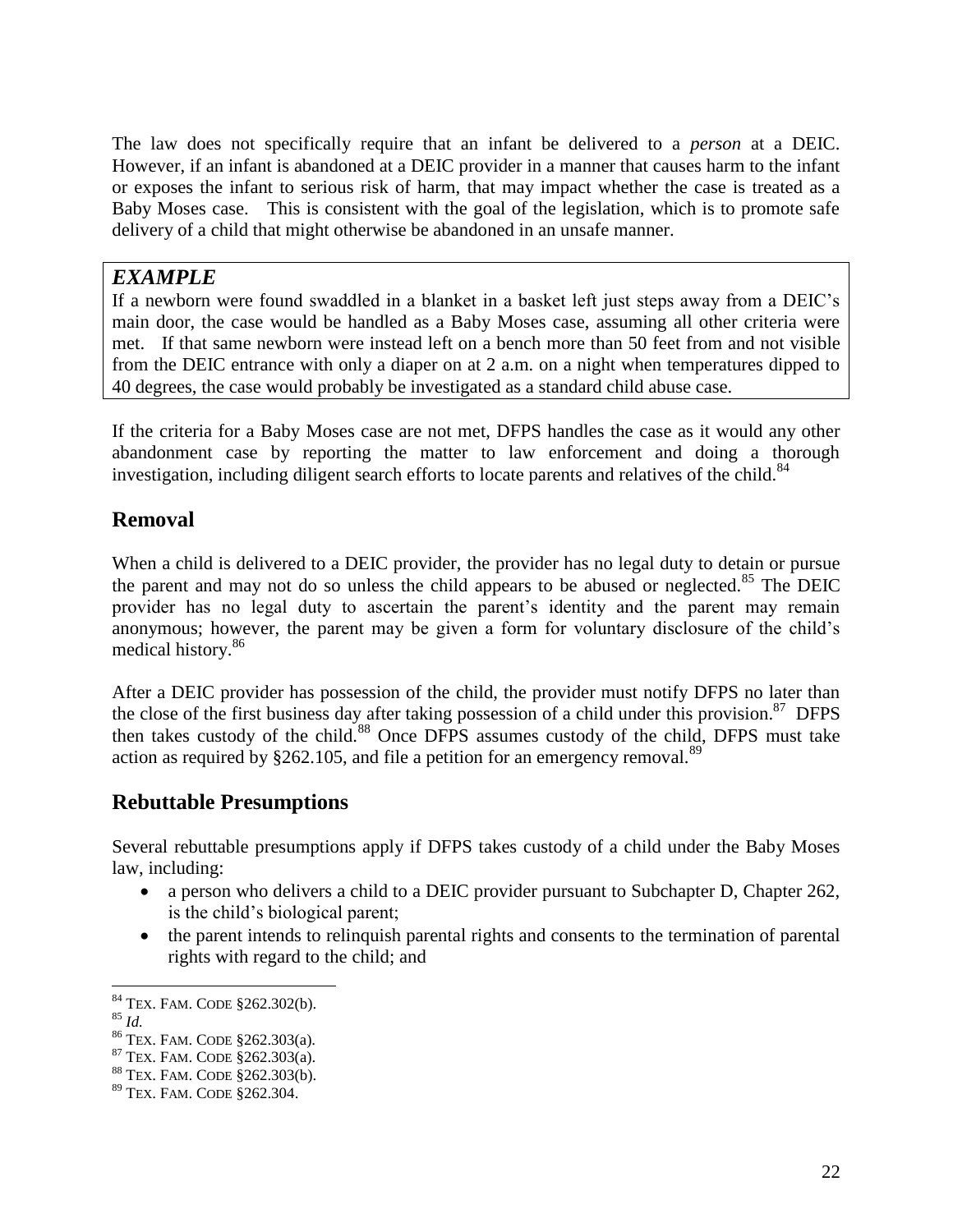• the parent intends to waive the right to notice of the suit terminating the parent-child relationship.<sup>90</sup>

A party can seek to rebut any of the above presumptions at any time prior to the parent-child relationship being terminated.<sup>91</sup> If a person claims to be the parent of the child before a final order terminating parental rights, the court shall order genetic testing unless parentage has previously been established. $92$ 

DFPS is not required to conduct a search for the relatives of a child in a Baby Moses case, <sup>93</sup> but the agency must take certain steps regarding the National Crime Information Center and the state's paternity registry before a final termination order can be issued, as discussed below.

# **Confidentiality**

Several confidentiality laws apply specifically to Baby Moses cases:

- all identifying information, documentation or other records regarding a person who voluntarily delivers a child to a DEIC provider is confidential and not subject to release to any individual or entity with the one exception listed next;
- any pleadings or other documents filed with a court are not public information for purposes of the Public Information Act and may not be released to a person other than to a party in a suit regarding the child, the party's attorney, or an attorney ad litem or guardian ad litem appointed in the suit; and
- the court shall close the hearing to the public unless the court finds that the interests of the child or the public would be better served by opening the hearing to the public.<sup>94</sup>

# **Termination**

If a person appears and claims to be a parent and the court orders genetic testing for parentage, the court shall hold the petition for termination in abeyance for a period not to exceed 60 days pending the results of the genetic testing.<sup>95</sup>

Two requirements must be met prior to the court rendering a termination order in a Baby Moses case. DFPS must show the court that the agency has:

- verified with the National Crime Information Center and state and local law enforcement agencies that the child is not a missing child; and
- obtained a certificate of the search of the paternity registry not earlier than the date DFPS estimates to be the  $30<sup>th</sup>$  day after the child<sup>5</sup>s birth.<sup>9</sup>

 12 TEX. FAM. CODE §263.407(a).

<sup>&</sup>lt;sup>13</sup> TEX. FAM. CODE §263.407(a-1).

<sup>&</sup>lt;sup>14</sup> TEX. FAM. CODE §263.407(b).

<sup>&</sup>lt;sup>15</sup> TEX. FAM. CODE §262.309.

<sup>16</sup> TEX. FAM. CODE §262.308.

<sup>&</sup>lt;sup>17</sup> TEX. FAM. CODE §263.407(b).

<sup>&</sup>lt;sup>18</sup> TEX. FAM. CODE  $$263.407(c)$ .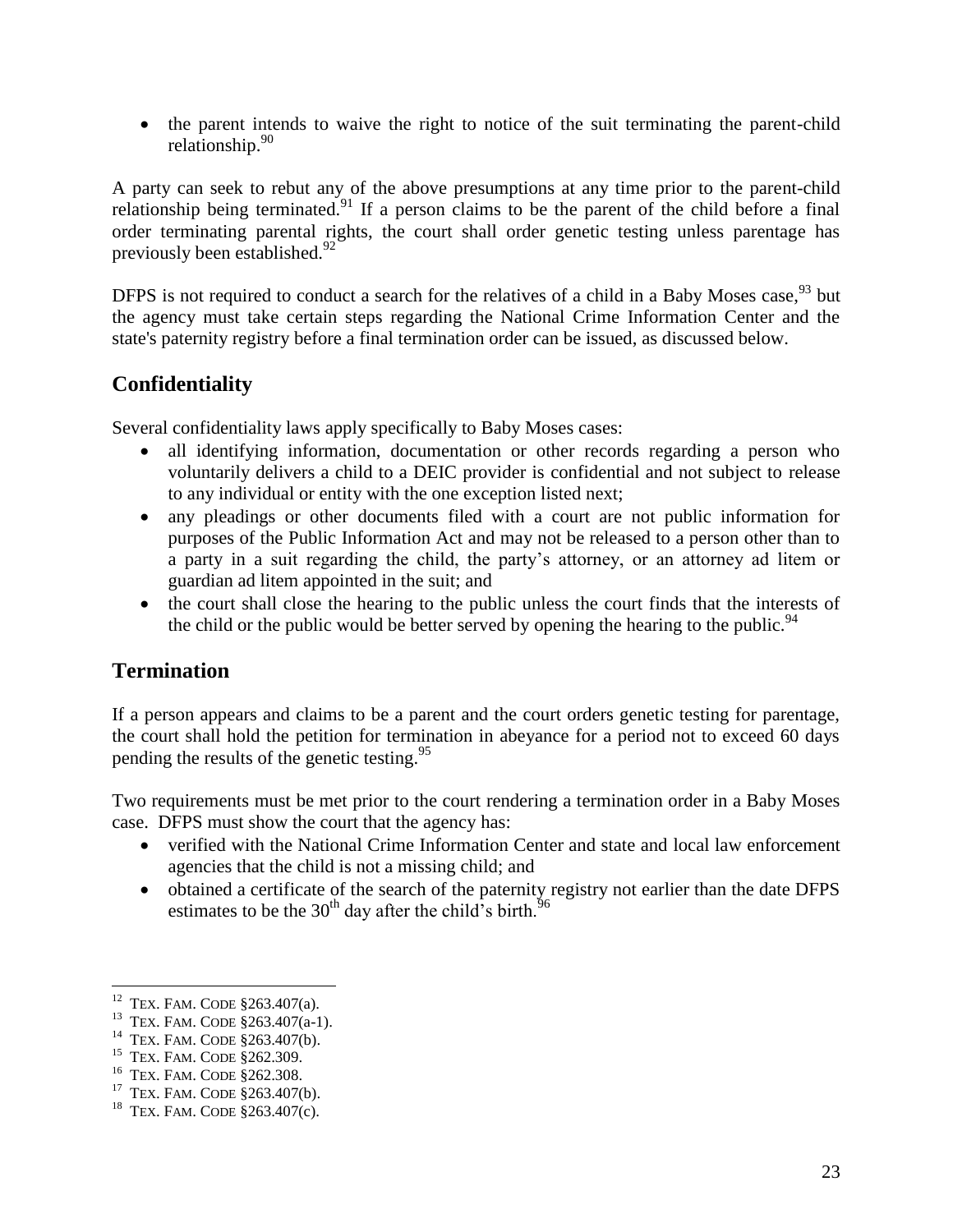Usually it is the mother who delivers an infant to a DEIC provider. For the parent who delivers a child to the DEIC provider, there is a specific ground to terminate found in TEX. FAM. CODE §161.001(S) that states the court may terminate if the court finds that the parent voluntarily delivered the child to a DEIC provider under TEX. FAM. CODE §262.302 without expressing an intent to return for the child.

For the father of the child, the termination ground is frequently §161.002, Termination of the Rights of an Alleged Biological Father. If the father's identity and location are unknown, his rights can be terminated based on failure to register with the paternity registry.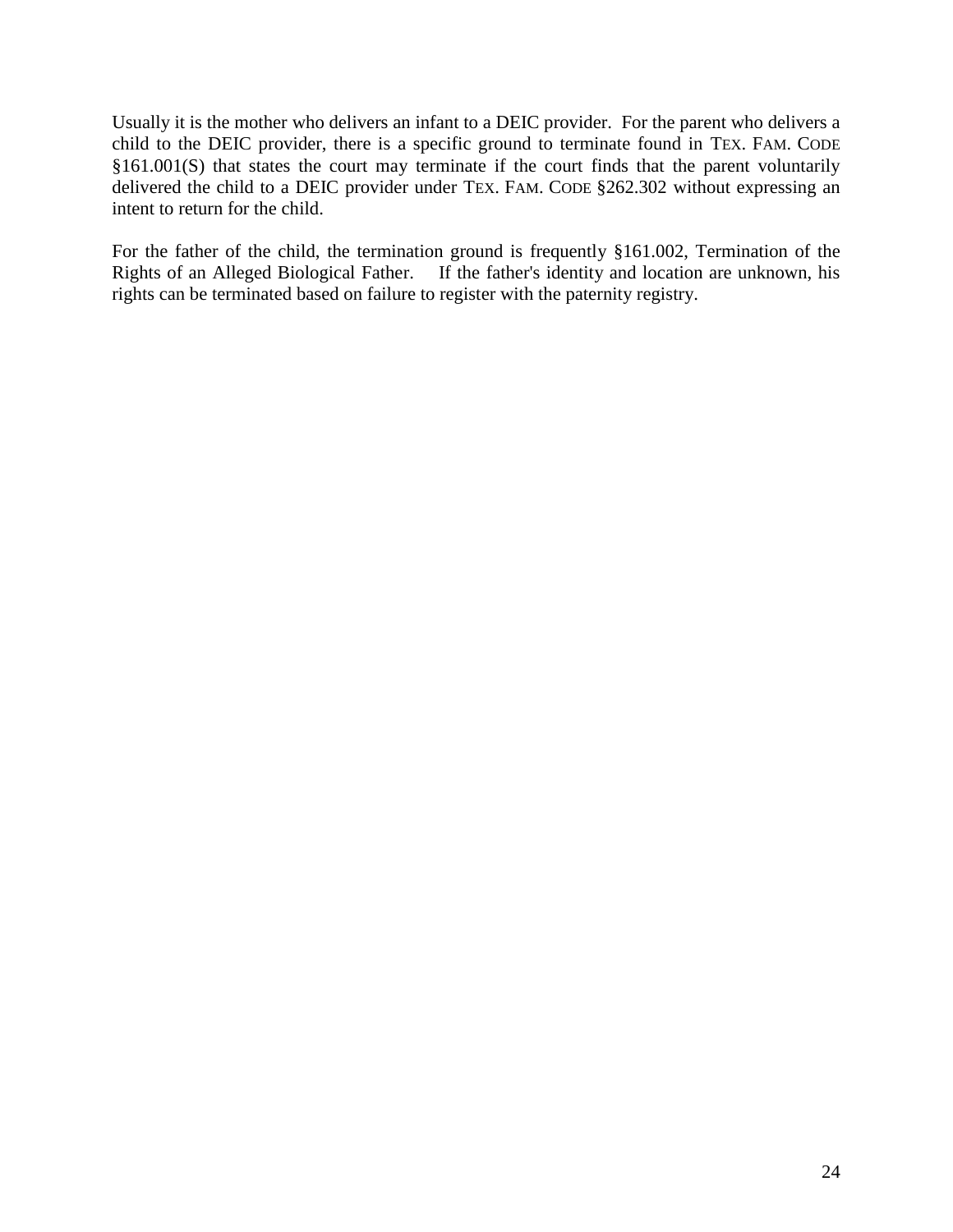# <span id="page-24-0"></span>**INTERSTATE PLACEMENTS (ICPC)**

March 2016

The Interstate Compact on the Placement of Children (ICPC) is a statutorily binding agreement enacted into state law by each state to regulate child placements across state lines.<sup>97</sup> The ICPC requires the agency in the state that is placing the child (sending agency) to notify and receive approval from the state where the proposed placement is located (receiving state) prior to placement of the child.<sup>98</sup> The Compact also makes the sending state responsible for any placement expenses not otherwise covered and mandates that the sending agency accept the child back into care if the placement breaks down.<sup>99</sup> The Association of Administrators of the Interstate Compact on the Placement of Children promulgates implementing regulations pursuant to the Compact. $100$ 

Federal law requires that states complete home assessments requested under the ICPC within 60 days of receipt of a request as a condition of federal funding.<sup>101</sup> One important caveat is that this time frame does not apply to any education or training component of a home study.

# **Placement With A Relative**

However, when the proposed placement is a relative, an expedited (Regulation 7) request for placement should be considered. Regulation 7 requires that an ICPC home assessment be approved or denied by the receiving state within 20 days if the proposed placement is with a parent, stepparent, grandparent, adult uncle or aunt, adult brother or sister, or the child's guardian, *and* one of the following criteria apply:

- the child was unexpectedly placed in the child welfare system because the parent or guardian was recently incarcerated; is unable to care for the child due to a medical, mental, or physical condition; or is recently deceased;
- the child is four years of age or younger;
- the court finds that the child has a substantial relationship with the proposed placement (i.e. the relative has a familial or mentoring role with the child, has spent more than cursory time with the child, and has established more than a minimal bond with the child); or
- the child is currently in an emergency placement.

Note that several states require the relative's home to be licensed or certified for foster care prior to placement. In these situations, the receiving state will not process the home study as an expedited request. $102$ 

<sup>&</sup>lt;sup>97</sup> TEX. FAM. CODE CH. 162, SUBCHAPTER B.

<sup>98</sup> TEX. FAM. CODE §162.102, Art. III.

<sup>99</sup> TEX. FAM CODE §162.102, Art. V; TEX. FAM CODE §162.103.

<sup>&</sup>lt;sup>100</sup> See Practice Guide, SECTION 11 TOOLS, ICPC.

 $101$  42 U.S.C. §671(a)(25), (26).

<sup>&</sup>lt;sup>102</sup> See Practice Guide, SECTION 11 TOOLS, ICPC.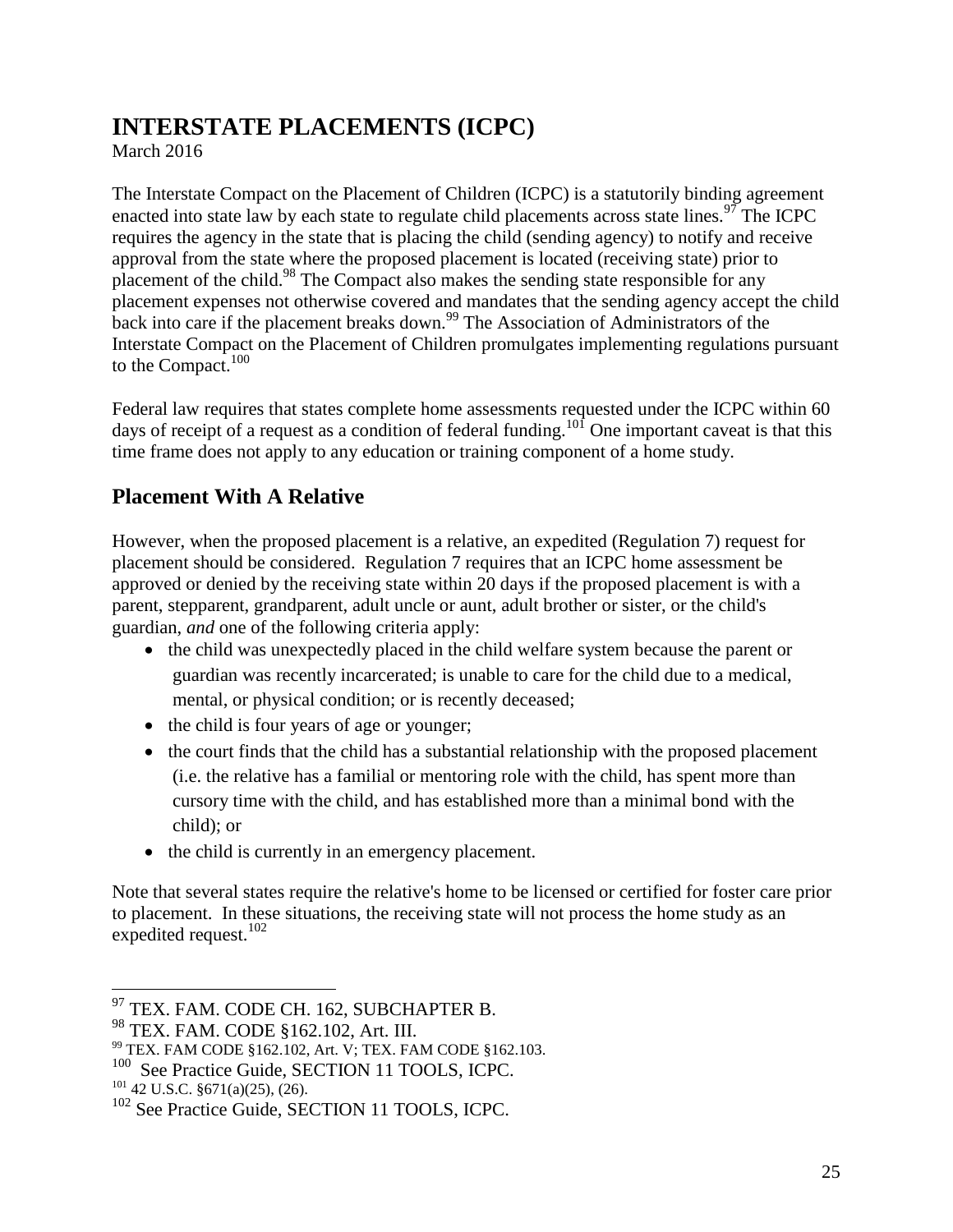Once the child is placed in the receiving state, the court must not terminate jurisdiction unless the child turns 18 or is emancipated; the child is adopted; or the receiving state agrees to termination, including when the sending state court grants permanent managing conservatorship to the caretaker. Otherwise the placement is considered an illegal ICPC placement.<sup>103</sup>

# **Placement With a Non-Offending, Non-Custodial Parent**

Pursuant to DFPS policy, the ICPC does not apply to out-of-state parents who have not been found to be unfit by any court with jurisdiction over child custody cases.<sup>104</sup> Thus, when the proposed placement is with a non-offending, non-custodial parent living in another state, DFPS policy states that an ICPC home study should not automatically be initiated on the parent unless ordered to do so by the court. In these cases, the DFPS caseworker is required to conduct a non-ICPC preliminary check on the out-of-state parent without utilizing or contacting the child welfare office in the receiving state. Depending on the results of the non-ICPC preliminary check, the caseworker will either be required to request that the court place the child with the parent and dismiss the case *or* ask the attorney representing DFPS to set the matter for an evidentiary hearing in order for the court to make a determination regarding the parent's fitness and ability to care for the child.

The caseworker must request that the court place the child with the parent and dismiss the case when:

• the caseworker does not have documented evidence that a court with jurisdiction over child custody matters has previously made a finding of unfitness against the parent;

*AND*

• the caseworker does not have any concerns with the parent's ability to care for the child based on the non-ICPC preliminary check.

The caseworker must request that the attorney representing DFPS set the matter for an evidentiary hearing when:

• the caseworker has documented evidence that a court with jurisdiction over the child custody matters has previously made a finding of unfitness against the parent;

*OR*

• the caseworker has concerns with the parent's ability to care for the child based on the non-ICPC preliminary check.

When an evidentiary hearing is set, all parties, including DFPS and the out-of-state parent, have the opportunity to present evidence regarding the parent's ability to adequately and safely care for the child and the child's best interest. After hearing the evidence, if the court finds the evidence is insufficient to show that the parent is unfit, the attorney representing DFPS must request that the court place the child with the parent and dismiss the matter.

If the court finds that the evidence shows the parent is unfit, the attorney representing DFPS must request the court to make a finding that reasonable efforts have been made to place the

<sup>&</sup>lt;sup>103</sup> TEX. FAM CODE §162.102, Art. V; see also Practice Guide, SECTION 13 TOOLS, ICPC. <sup>104</sup> CPS Handbook 9312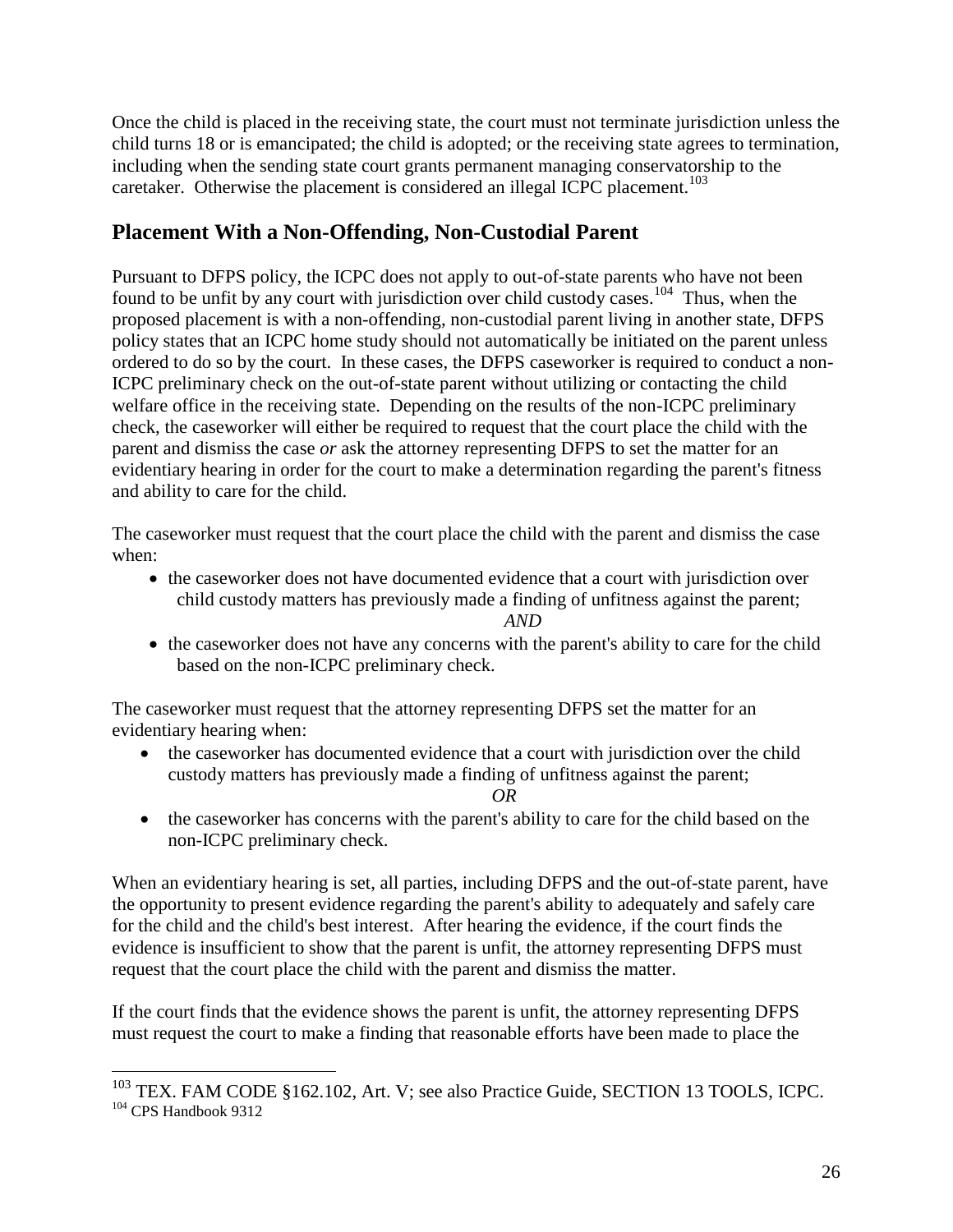child in the home of that parent and that placement with that parent would be contrary to the child's welfare as a result of the parent's unfitness. The attorney should further request that the court order DFPS to remain managing conservator with responsibility for placement and care of the child. If the court makes a finding of unfitness, DFPS may still initiate a request for placement with that parent under the ICPC.

#### *TIP***:**

Efforts are underway to have all the states enact a new Interstate Compact for the Placement of Children or to federalize the ICPC. Texas has not yet enacted the new ICPC, nor have most states as of 2016. For updated information about the status of the new ICPC or efforts to federalize the compact, consult the website of the Association of Administrators of the Interstate Compact on the Placement of Children at [www.icpc.aphsa.org.](http://www.icpc.aphsa.org/)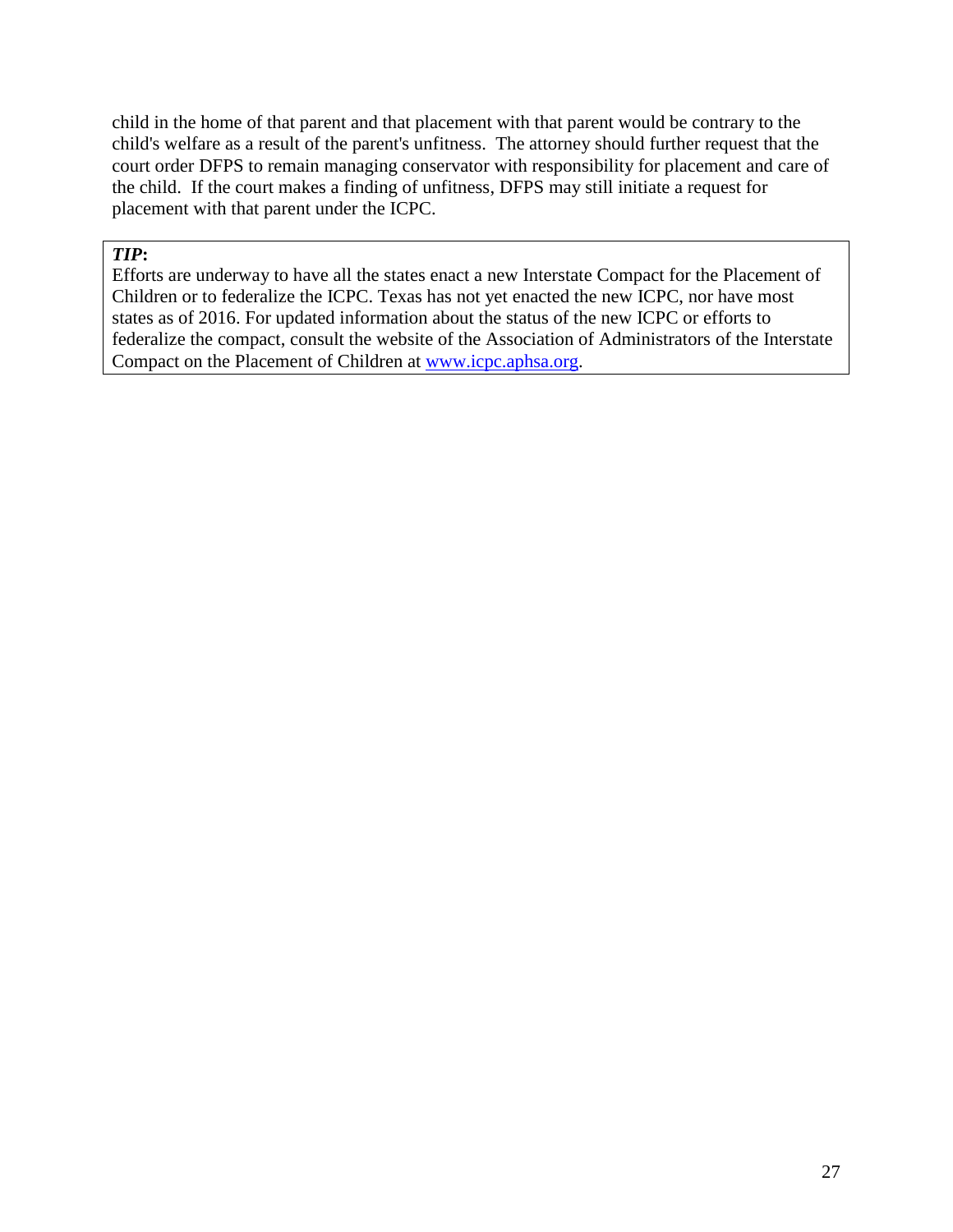# <span id="page-27-0"></span>**CIVIL RIGHTS & PLACEMENT DECISIONS (MEPA-IEP)** March 2016

During the 84<sup>th</sup> session, Texas Legislature replaced state laws restricting the role of race and ethnicity in the foster or adoptive placement process with laws that require DFPS or a licensed child-placing agency to comply with corresponding federal laws.<sup>105</sup> This eliminates the confusion posed by two similar but distinct legal standards, while underscoring the significance of federal laws that prohibit discrimination in the context of child placement.

The Federal Multiethnic Placement Act, as amended by the Interethnic Adoption Provisions ("MEPA-IEP"), prohibits a state from using race, color or national origin to deny a prospective foster or adoptive parent the opportunity to foster or adopt a child *or* from delaying or denying a child's opportunity for a foster or adoptive placement based on the same criteria.<sup>106</sup> A violation of MEPA-IEP is deemed to be a violation of Title VI of the Civil Rights Act.<sup>107</sup>

Federal policy interpreting MEPA-IEP makes clear that consideration of race, color or national origin in the placement process must be extremely limited, based on well-documented, narrowly tailored circumstances specific to a child.<sup>108</sup> Cases subject to the Indian Child Welfare Act are specifically exempt from MEPA-IEP.

Federal policy implementing MEPA-IEP is complex and nuanced. Training prepared by the Children's Bureau, Administration for Children and Families Office for Civil Rights is available online and offers detailed guidance.<sup>109</sup>

<sup>&</sup>lt;sup>105</sup> TEX. FAM. CODE § 264.1085, added by S.B. 206, § 86 (27),  $(84<sup>th</sup> Sess.,$  effective Sept. 1, 2015).

<sup>106</sup> 42 U.S.C. §1996b.

 $107$  P.L. 104-188, Sec. 1808(c)(2)

<sup>&</sup>lt;sup>108</sup> Child Welfare Policy Manual, §4,3, 3-4, Administration of Children and Families (2016).

<sup>109</sup> [http://www.acf.hhs.gov/programs/cb/resource/mepa-video.](http://www.acf.hhs.gov/programs/cb/resource/mepa-video)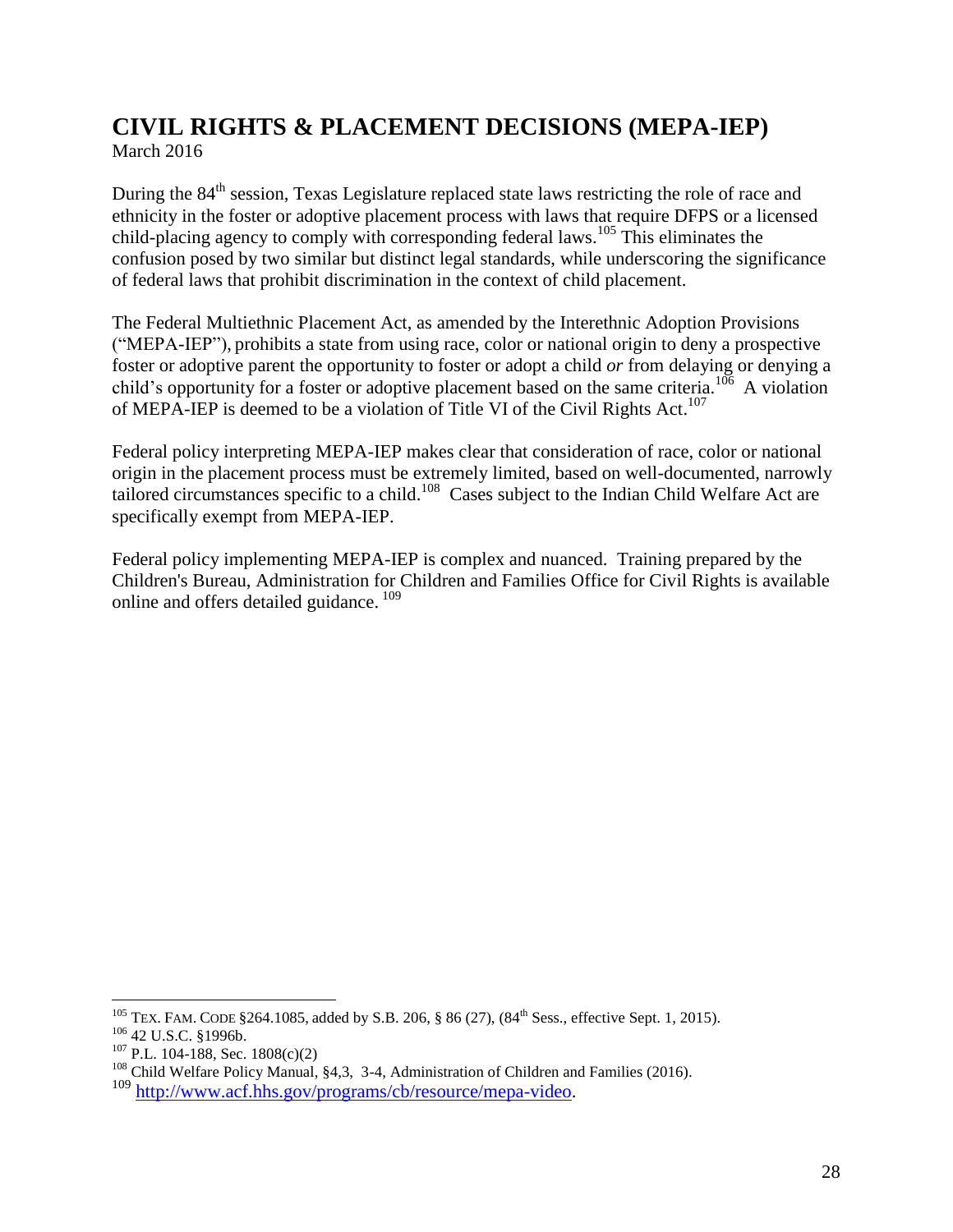# <span id="page-28-0"></span>**MEDIATION**

March 2016

The challenges of modern child welfare litigation require innovative solutions. While mediation is far from a new concept, child protection professionals have not always embraced this tool for resolving child abuse and neglect cases. Evidence of successful CPS mediations in communities across Texas, however, underscores the value of mediation as an efficient and effective strategy for improving outcomes for children.

### **Can CPS cases be mediated?**

Absolutely. The law encourages mediation, particularly for cases which involve the parent-child relationship and conservatorship, and any time a CPS case can be moved forward outside the adversary process it is a benefit to the child, the parents and the agency.<sup>110</sup> Mediation is a solid fixture in CPS cases in many jurisdictions in Texas, and can be used to informally resolve discrete issues or entire cases while enabling courts to preserve resources for cases that must be litigated.

### **What's the difference between mediation, arbitration and family group conferencing?**

Unlike an arbitrator, a mediator cannot make a unilateral decision that is binding on the parties. The mediator is a neutral party appointed to facilitate dispute resolution, and cannot compel or coerce the parties to enter into a settlement agreement.<sup>11f</sup> Any mediated agreement represents the voluntary decision-making of the parties. Although Family Group Decision Making (FGDM) and mediation both involve voluntary decision-making and can be used to address the same issues, mediation is typically more closely linked to the litigation process and the need for a final order. FGDM, in turn, is more focused on the family's ability to create a cohesive plan to meet the child's needs. Depending on availability of FGDM and mediation in a given locale, these tools can be used for different kinds of cases or to complement each other at different stages of a case.

#### **What rules apply to mediation?**

The TEXAS CIVIL PRACTICE & REMEDIES CODE, CHAPTER 154 and TEXAS FAMILY CODE §153.0071(c)-(f) govern alternative dispute resolution, including mediation. Local rules may address mediation procedures, and individual mediators generally have a set of rules which the parties must agree to abide by as a condition of participation.

 110 TEX. CIV. PRAC. & REM. CODE §154.002.

<sup>&</sup>lt;sup>111</sup> TEX. CIV. PRAC. & REM. CODE  $$154.053(a)$ .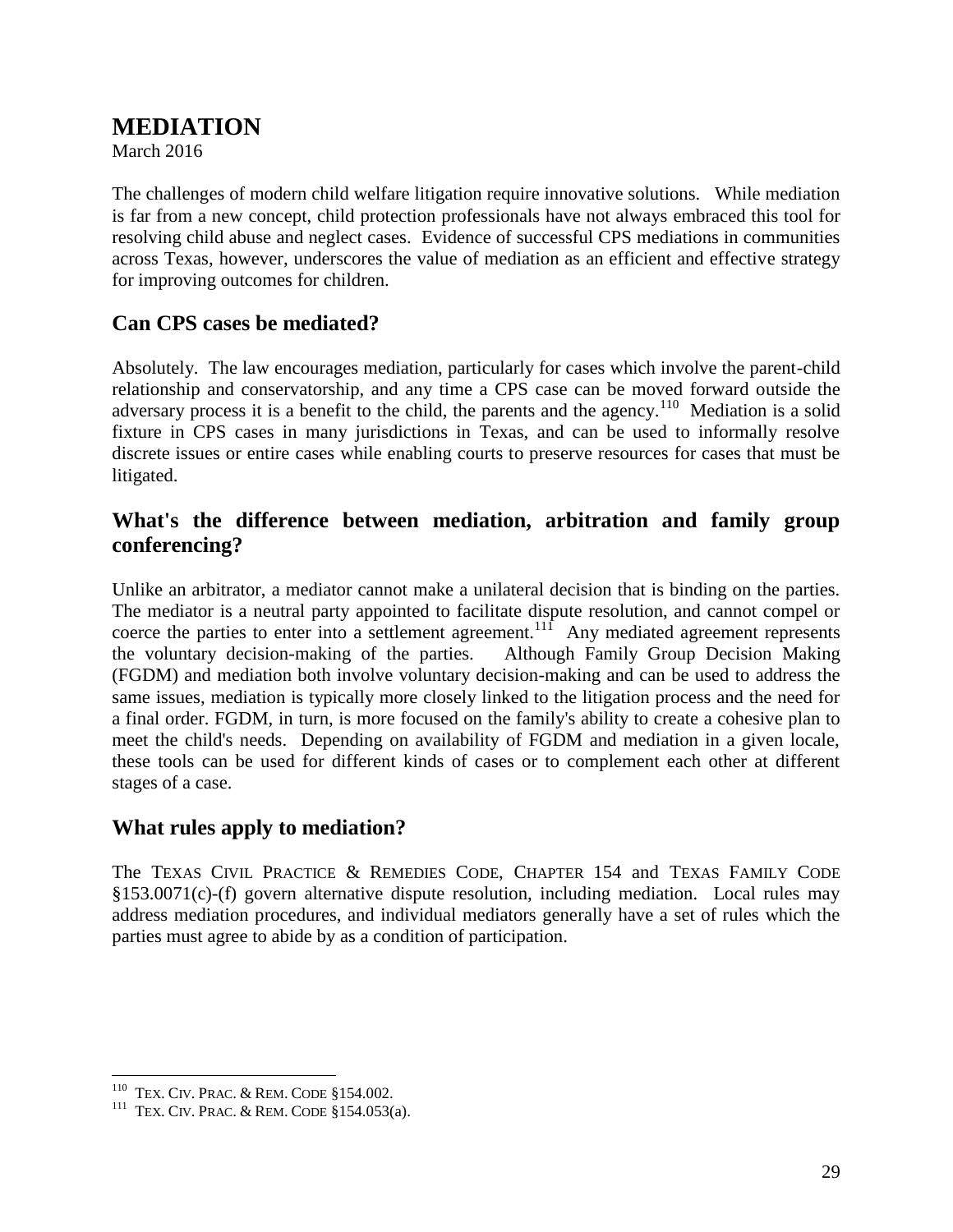### **Why mediate?**

Mediation can't solve every issue or offer a final resolution in every case, but it can offer:

- A less formal and intimidating environment that promotes cooperation, consensus and free exchange of information without the acrimony that the adversarial process can generate;
- An opportunity for the parents to get a firm understanding of the case, the perspectives of all of the parties, and exactly what must occur before the children can be safely returned to the home; and
- Time and money savings by reaching a case resolution without a trial, or by streamlining the issues to be litigated.

# **How is a CPS case referred for mediation?**

Mediation is generally triggered either by the request of the parties or the decision of the court to make a referral.<sup>112</sup> If a party files a written objection within ten days of the referral, the court cannot refer a matter to mediation if it finds a reasonable basis for the objection.<sup>113</sup>

### **What is the best time for mediation?**

Opinions vary as to what the prime time is for mediation and, to some extent, the best time depends on the goal of the mediation. The availability of mediators, as well as the philosophy of the local judiciary regarding mediation will impact how mediation is used in CPS cases.

Some consider the time between the 60 day hearing and the first permanency hearing to be the best time to mediate, while others prefer to conduct mediation closer to the trial date, when the parties can grapple with the facts that will likely determine the outcome if a trial is conducted. Faced with the evidence accrued up to that point, the options for a child's safety and permanency and an impending trial, the parties are often motivated to attempt to craft a mutually satisfactory solution that will better reflect the needs of the children and parties than a judgment imposed by a judge or jury.

Other mediation proponents prefer to use mediation as an ongoing problem solving mechanism, suitable for disputes ranging from the contents of a service plan to the final disposition of the legal case. Proponents of early mediation cite the advantage of getting the parents to focus on the reality of the circumstances that prompted CPS intervention at the outset of the case as a primary benefit.

# **What preparation is required for mediation?**

Preparing for a mediation should closely parallel trial preparation. Without detailed information about the legal case, the child's placement, the parent's performance on the service plan, visitation, reports from therapists, physicians and other providers, the participants in a mediation

 112 TEX. CIV. PRAC. & REM. CODE §154.021.

<sup>&</sup>lt;sup>113</sup> TEX. CIV. PRAC. & REM. CODE §154.022.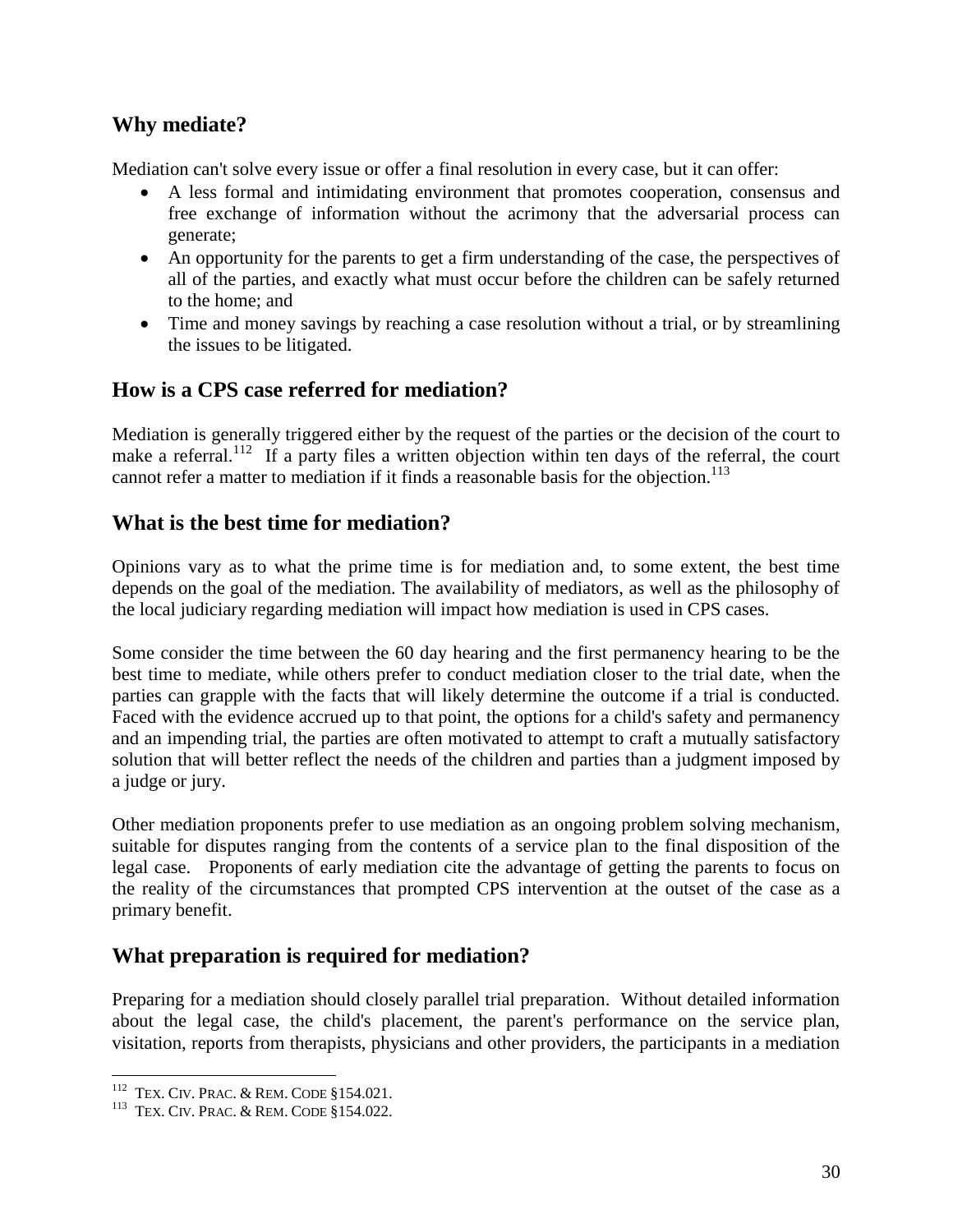will be at a great disadvantage. If parties and attorneys arrive with a firm grasp of the legal options, the evidence, the recommendations of knowledgeable professionals and the child's current needs, the likelihood of success is greatly enhanced.

## **Who should attend mediation?**

Usually, mediators seek to have the parties, their attorneys and the guardians ad litem in attendance. If a parent is incarcerated, the judge can sign a bench warrant directing the sheriff of the county in which the case is pending to transport the incarcerated parent from a state or county jail to the mediation. This requires advance planning, as the bench warrant must be signed in enough time to allow the sheriff's office notice and opportunity to transport the parent. Federal prison officials may not honor a state bench warrant, but sometimes with sufficient notice some accommodation can be made to ensure an inmate's participation either telephonically or in person.

The court order referring a case to mediation may require that a CPS representative with authority to agree to a mediation agreement attend the mediation. Even if this is not courtordered, at the very least a successful mediation requires that a decision-maker be available by phone. The title of the CPS decision-maker will vary by county. In some counties, supervisors are authorized to agree to increase visitation or agree to appointment of a managing conservator while in other counties the decisions are made by the program director. The important thing is to confer in advance to be certain that the necessary individual will be present or at the very least available.

The downside of not having the decision-maker in attendance is that a carefully orchestrated agreement that reflects a full and complete discussion of the issues may be rejected, simply because the decision maker did not have the benefit of the discussion that preceded the proposal. While in rural areas it may be particularly difficult, whenever possible the best practice is to have the CPS person with authority to resolve the case in the room throughout mediation.

Because mediation is intended "to encourage the peaceable resolution of disputes", the parties must carefully consider whether the presence of additional persons will impede resolution.<sup>114</sup> Whether additional persons attend a mediation may also depend on the preference of the mediator. Sometimes it is helpful to have the input from a caretaker, therapist or counselor, but the best strategy may be to obtain a report or letter in lieu of adding more attendees. At times a child will attend all or part of a mediation, if the circumstances make this appropriate and proper accommodations are made.

The issue of who should attend should always be part of the planning process for a mediation.

<sup>&</sup>lt;sup>114</sup> TEX. CIV. PRAC. & REM. CODE §154.002.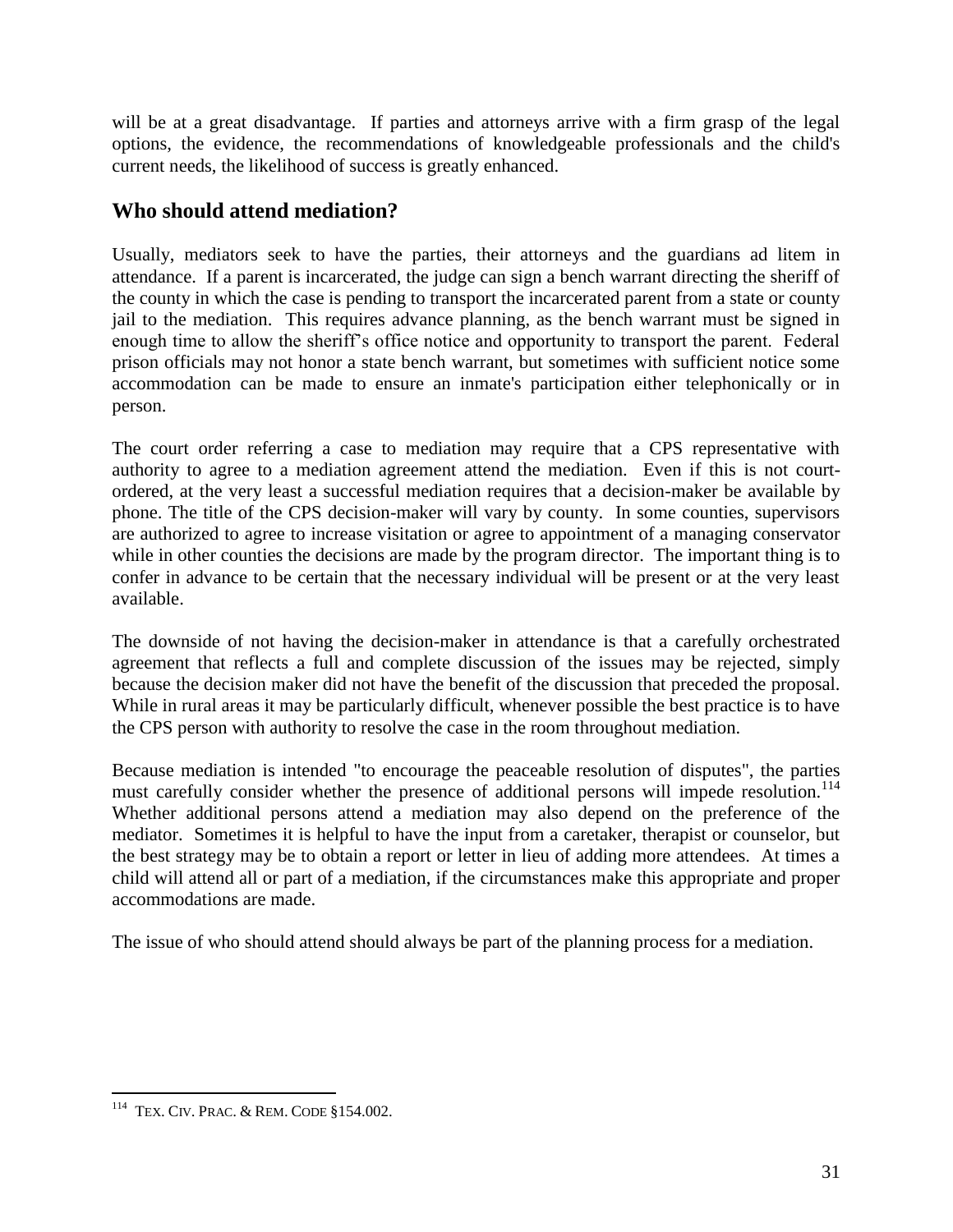#### **How is confidentiality protected in a mediation?**

All communications made by a participant relating to the subject matter of the case are confidential and may not be used as evidence in court.<sup>115</sup> The mediator may not disclose to either party information that is given in confidence by another party and may not disclose the conduct of the parties or their counsel during the settlement process, even to the referring court, unless all parties agree otherwise.<sup>116</sup> Any record made at the mediation is also confidential and neither the participants nor the mediator can be compelled to testify regarding what happened at mediation unless the record is independently admissible.<sup>117</sup> One exception to the strict requirement of confidentiality is the duty to report abuse or neglect.<sup>118</sup>

#### **Who pays for mediation?**

Although some mediators accept pro bono cases, most are paid either by the county or DFPS. Questions regarding the availability of funding for mediation should be discussed either with local court administration personnel, regional CPS, or the Office of General Counsel.

### **Who can mediate a CPS case?**

Mediators are not licensed in Texas, but to conduct a mediation in a CPS case, a person must have at least 40 classroom hours of approved training in dispute resolution and an additional 24 hours of training in family dynamics, child development and family law.<sup>119</sup> A court has discretion to appoint a mediator without these qualifications if the individual has legal or other professional training or experience in dispute resolution processes.<sup>120</sup> Ideally, mediators for CPS cases will be well versed in the laws and policies that govern agency practice.

#### **What is a caucus style mediation?**

In a caucus format, the parties and their attorneys are located in separate rooms and the mediator speaks with each privately. This approach is often used by mediators at different stages of a mediation, depending on the mediator's style and the needs of the case. Communications between the mediator and each party in a caucus are confidential, unless the parties agree otherwise.

<sup>&</sup>lt;sup>115</sup> TEX. CIV. PRAC. & REM. CODE §154.073(a) (communications are confidential, not subject to disclosure, and may not be used as evidence against the participant in any judicial or administrative proceeding).

<sup>116</sup> TEX. CIV. PRAC. & REM. CODE §154.053(b), (c).

<sup>117</sup> TEX. CIV. PRAC. & REM. CODE §154.073(b),(c).

<sup>118</sup> TEX. CIV. PRAC. & REM. CODE §§154.053(d); 154.073(f).

<sup>119</sup> TEX. CIV. PRAC. & REM. CODE § 154.052(a), (b).

<sup>&</sup>lt;sup>120</sup> TEX. CIV. PRAC. & REM. CODE  $$154.052(c)$ .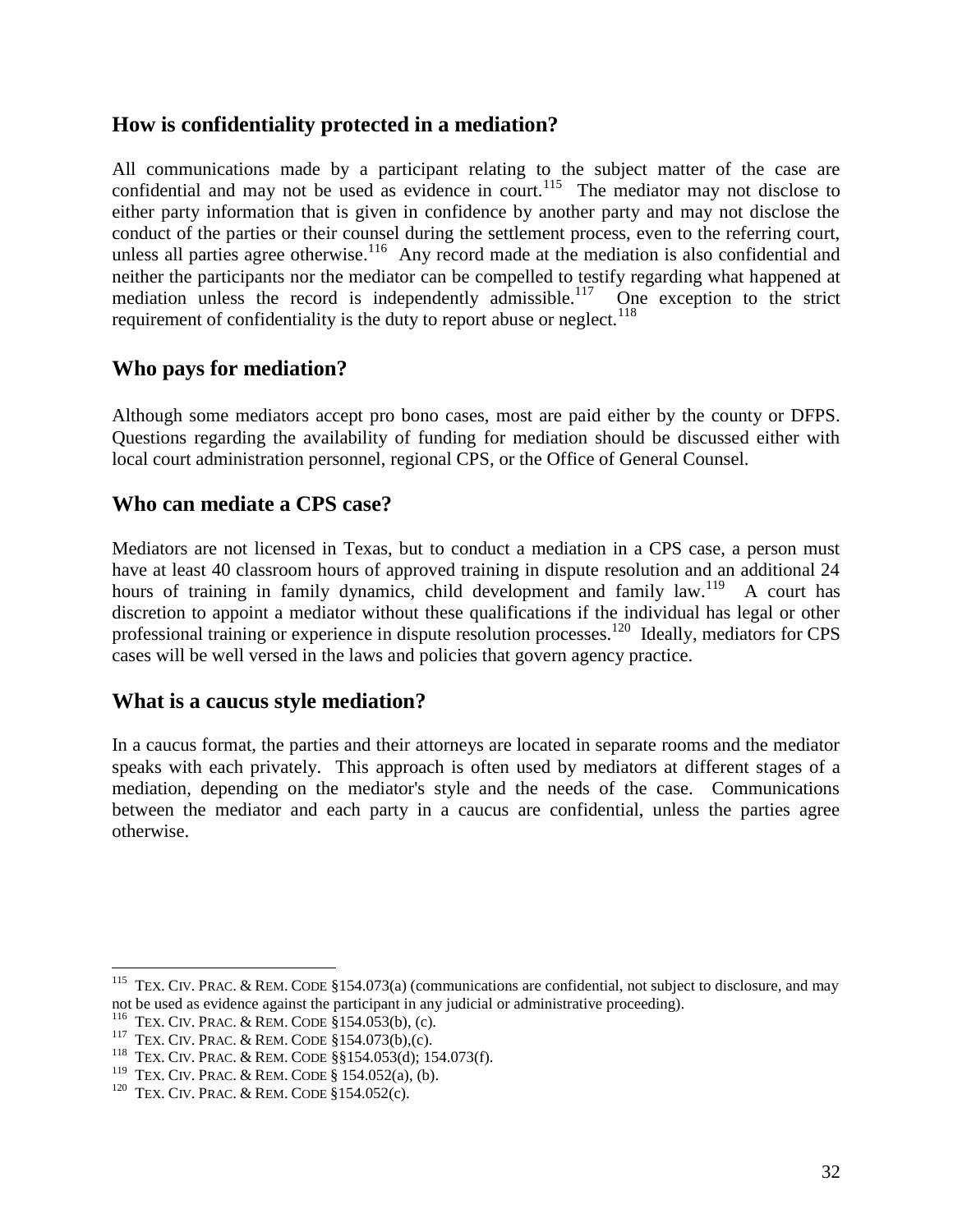#### *TIP:*

If there is a history of violence between the parties, or one party refuses to be in the same room with another party, consider allowing the parties to arrive at separate times and/or via separate entrances to the building. Many mediation facilities are designed to accommodate this arrangement. The mediator can go back and forth to the separate rooms and facilitate a resolution without the parties meeting face to face.

### **Is a mediated settlement agreement binding?**

A mediated settlement agreement memorializes the agreement reached by the parties and can be incorporated into a final decree.<sup>121</sup> Generally, a mediated settlement agreement is binding on the parties if the agreement:

(1) provides, in a prominently displayed statement that is in boldfaced type or capital letters or underlined, that the agreement is not subject to revocation;

(2) is signed by each party to the agreement; and

(3) is signed by the party's attorney, if any, who is present at the time the agreement is signed.<sup>122</sup>

If a mediated settlement agreement meets the requirements of TEX. FAMILY CODE §153.0071(d), a party is entitled to judgment on the mediated settlement agreement notwithstanding Rule 11, Texas Rules of Civil Procedure, or another rule of law.<sup>123</sup>

#### **When can the court refuse to enforce a mediated settlement agreement?**

A court may decline to enter a judgment on a mediated settlement agreement if the court finds that:

- a party to the agreement was a victim of family violence, and that circumstance impaired the party's ability to make decisions; and
- $\bullet$  the agreement is not in the child's best interest.<sup>124</sup>

 $\overline{a}$ <sup>121</sup> TEX. CIV. PRAC. & REM. CODE §154.071.

<sup>&</sup>lt;sup>122</sup> TEX. FAM. CODE §§153.0071(d); 154.071; *In re A.G. C.*, 279 S.W. 3d 441(Tex. App.— Houston [14<sup>th</sup> Dist.] 2009, no pet.) (termination of parental rights based on relinquishment incorporated into mediated settlement agreement affirmed, case remanded for arbiter's resolution of terms of settlement agreement); *Wall v. Texas Dep't Family & Protective Servs.,* 2006 Tex. App. LEXIS 4744 (Tex. App. — Austin 2006, no pet.) (where pregnant mother is represented by counsel, the inherent pressures of mediation on the eve of trial where termination of parental rights could impact her unborn child does not make relinquishment involuntary); *Glover v. Brazoria County Children's Protective Servs. Unit*, 916 S.W. 2d. 19 (Tex. App. — Houston [1<sup>st</sup> Dist.] 1995, no pet.)(termination based on settlement agreement reversed where there was no stipulation regarding the best interest of the children). <sup>123</sup> TEX. FAM. CODE §153.0071(e).

<sup>&</sup>lt;sup>124</sup> TEX. FAM. CODE §153.0071(e-1).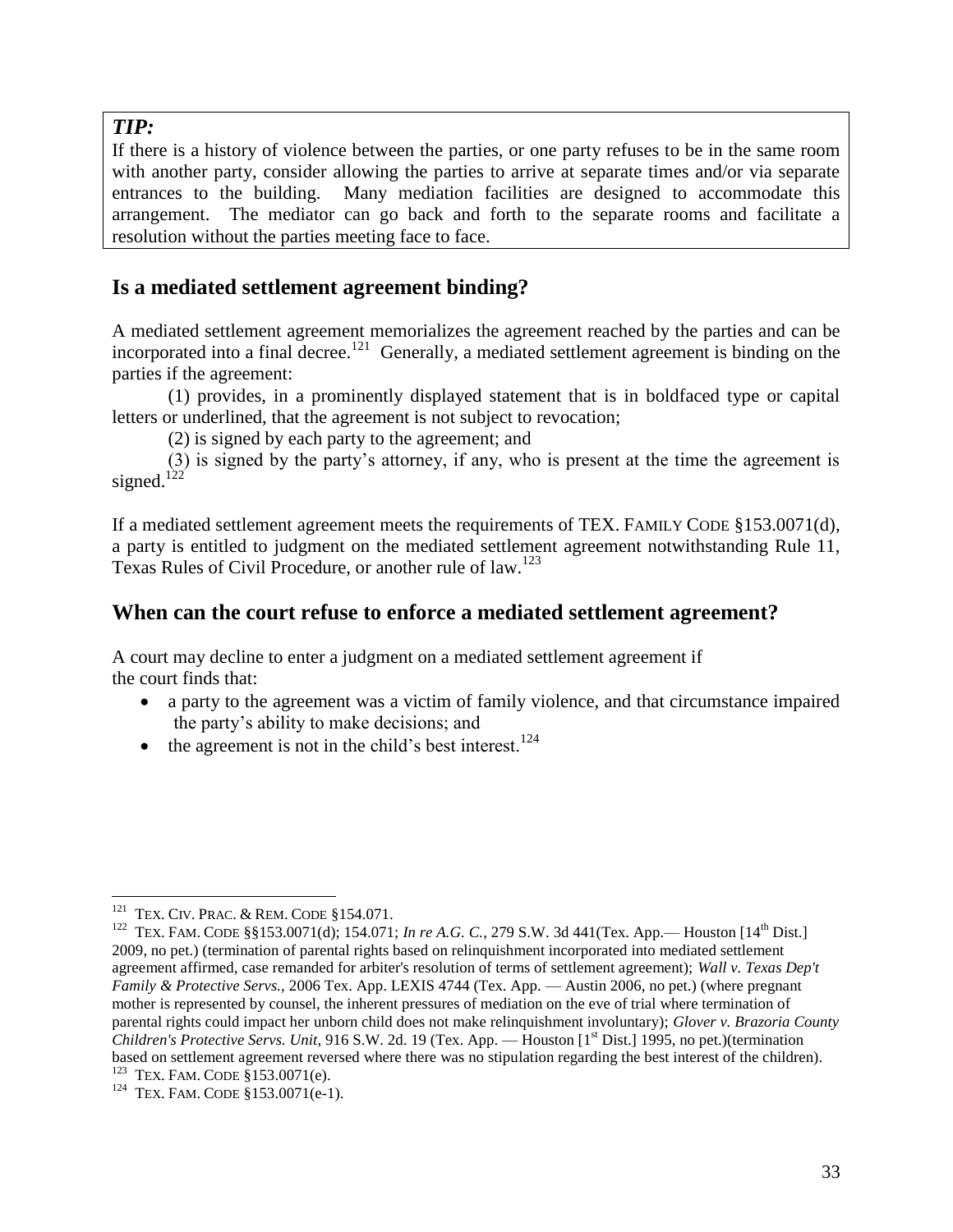# <span id="page-33-0"></span>**EXTENDED FOSTER CARE**

March 2016

Few foster children are fully prepared to assume the freedoms and responsibilities of adulthood on the day they turn 18. Transitioning to adulthood is a challenging period in the life of any young adult, but all the more so for youth who have grown up in the foster care system and have no permanent family to support them during this time. Texas has long offered youth in the conservatorship of the Department of Family and Protective Services ("DFPS") on the day before their  $18<sup>th</sup>$  birthdays the option to remain in foster care after turning 18; however, until recently this benefit was limited to youth completing secondary education or post-secondary technical/vocational training. Effective October 1, 2010, eligibility criteria for "extended foster care" - the terminology used by the department to describe foster care after a youth's  $18<sup>th</sup>$ birthday - has been significantly expanded. This paper provides a summary of the statutes, rules and policies governing extended foster care, including a new concept known as "trial independence" which will facilitate an even wider safety net for youth who reach adulthood in foster care.

### **The Old Safety Net**

Section 264.101, Family Code, is the state statutory authority for the provision of paid foster care services to children and young adults. Until amendment in 2009, § 264.101 provided that youth in the conservatorship of the department on the day before their  $18<sup>th</sup>$  birthday were eligible to remain in foster care until the earlier of the date they completed high school or another program leading towards a high school diploma, or until their  $22<sup>nd</sup>$  birthday. Further, § 264.101 authorized the department to adopt rules establishing additional eligibility criteria for youth attending higher education or technical/vocational training. Under rules at 40 TX. ADMIN. CODE §700.316, the department previously permitted youth to remain in foster care for a maximum of three and a half months following completion of high school or a GED, if admitted to attend a post-secondary program (including a college or university), or until their  $21<sup>st</sup>$  birthday while enrolled in a post-secondary technical or vocational training program. Federal funding under Title IV-E of the Social Security Act (Title IV-E) was available to partially reimburse the state for the costs of extended foster care only until a youth's  $19<sup>th</sup>$  birthday. The remainder of extended foster care was funded entirely with state general revenue funds. All youth in extended foster care are eligible for continued Medicaid coverage.

### **The New Safety Net**

In 2008, Congress enacted landmark legislation entitled The Fostering Connections and Increasing Adoptions Act of 2008 (*Fostering Connections*) - offering states a variety of new federal funding options to improve their child welfare systems. Many of these new initiatives focus on older children and youth aging out of the foster care system, including expanded availability of Title IV-E funds for states opting to enact or expand extended foster care programs for youth ages 18, 19 and 20, effective October 1, 2010. The  $81<sup>st</sup>$  Texas Legislature took full advantage of this new funding with enactment of House Bill 1151 and Senate Bill 2080. Both bills amended § 264.101, Family Code, to provide that all youth in the conservatorship of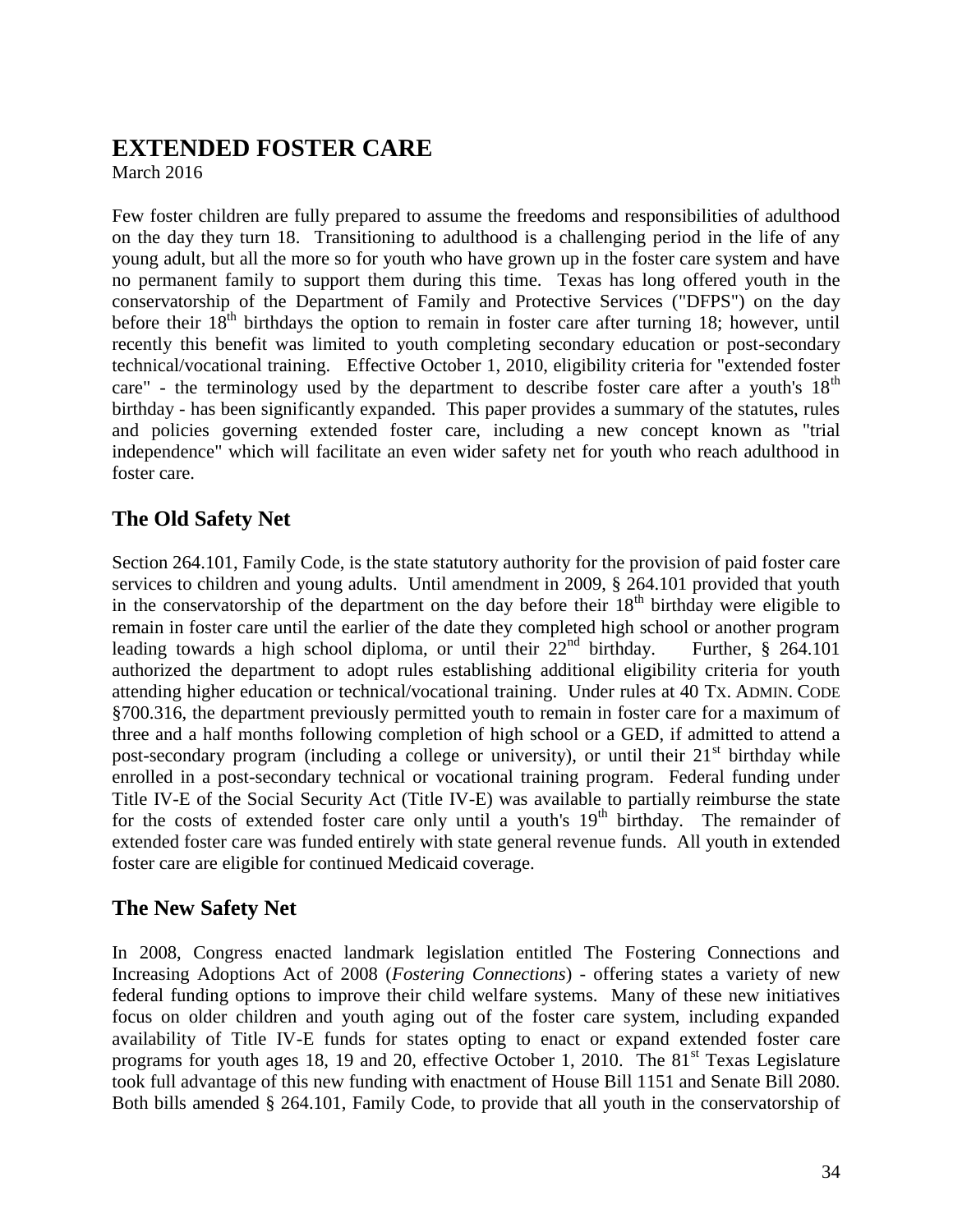DFPS on the day before their  $18<sup>th</sup>$  birthday are eligible to remain in foster care until the later of their  $21<sup>st</sup>$  birthday, or until they cease to meet at least one of the following eligibility criteria:

- 1. Regularly attending high school or enrolled in a program leading to a high school diploma or equivalence certificate, e.g. GED;
- 2. Regularly attending a higher education program or post-secondary technical or vocational program;
- 3. Actively participating in a program designed to promote employment or remove barriers to employment;
- 4. Employed at least 80 hours per month; or

 $\overline{a}$ 

5. Incapable of performing any of the above activities due to a documented medical condition.

The rules relating to the state law are at 40 Texas Adminstrative Code  $\S700.346(a)(4)(A)$ -(E). Under the rule's subsection (b) there is a presumption that a youth is capable of performing one or more of the activities in bullets 1-4, above, which may be rebutted only if sufficient medical documentation is provided not only to verify a medical condition, but also that the medical condition renders the youth incapable of performing one of the required activities. Such documentation must verify the "activities of daily living" that the youth is rendered incapable of performing as a result of the documented medical condition.

Youth in extended foster care must provide their caseworkers with regular documentation of participation in one of the required activities. Participation in a post-secondary educational activity requires that youth register for a minimum of 6 hours per regular academic term. Youth remain eligible between regular academic terms. Youth engaged in other activities will have a maximum of 30 days between ceasing to participate in a required activity and resuming participation in the same, or a different activity. For example, a youth who had been working at least 80 hours per month who is laid off must, within 30 days of being laid off, obtain new employment or participate in one of the other required activities, such as participation in a program that promotes employment or removes barriers to employment (e.g. resume writing instruction or a job skills development program).  $^{125}$ 

In addition to participation in one or more of the required activities discussed above, or being unable to do so due to a documented medical condition, youth must complete a Voluntary Extended Foster Care Agreement (VEFCA) prior to their  $18<sup>th</sup>$  birthdays that voluntarily confers on the department continued responsibility for the youth's placement and care. Further, youth must agree to abide by the terms and conditions imposed by their foster caregivers - which vary according to provider, but may cover matters such as curfew hours, agreement to refrain from the use of drugs or alcohol, and other "house rules". Finally, the ability of youth to remain in extended foster care is constrained to some extent by the availability of placements willing to serve young adults.

<sup>125</sup>125 For additional information regarding extended foster care terms and conditions, please see Section 10400, et seq in the Child Protective Services Handbook' available on-line at: [http://www.dfps.state.tx.us/handbooks/CPS/Files/CPS\\_pg\\_x10400.jsp#CPS\\_10400](http://www.dfps.state.tx.us/handbooks/CPS/Files/CPS_pg_x10400.jsp#CPS_10400)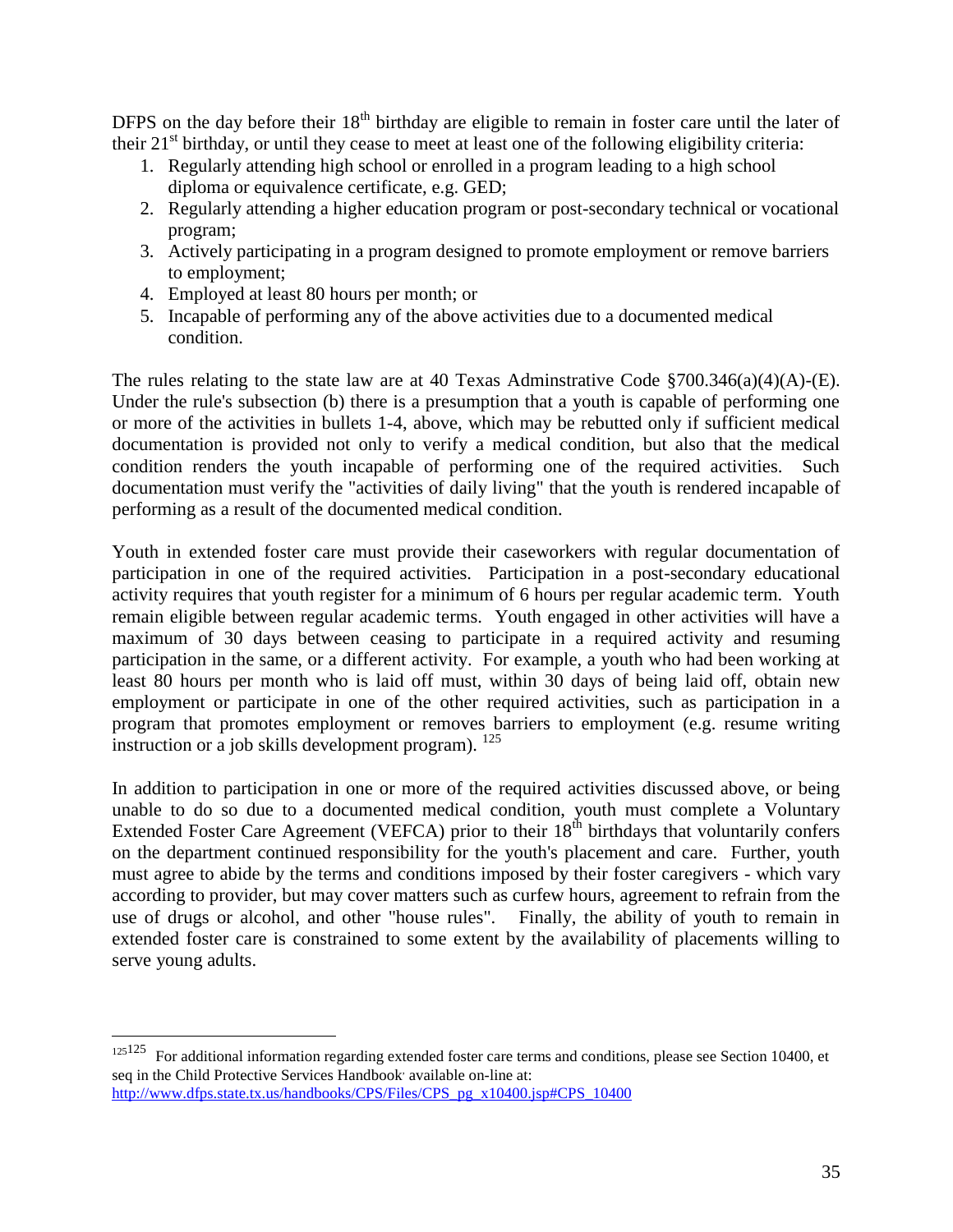### **Federal Funding and Extended Court Jurisdiction**

Legislation widening the extended foster care safety net for older youth was adopted by the  $81<sup>st</sup>$ Legislature with the expectation that a significant portion of the costs would be reimbursed by the federal government as a result of *Fostering Connections*. However, in July 2010, the federal Administration for Children and Families, a division of the Department of Health and Human Services with responsibility for oversight of state child welfare systems, provided extensive clarification regarding the terms and conditions for receipt of Title IV-E funds authorized by *Fostering Connections*. Of relevance to extended foster care, the July 2010 guidance clarified that a youth is only eligible for federal reimbursement if that youth continues to be under the extended jurisdiction of a court that holds continued periodic hearings and issues findings, including permanency findings, similar to the placement review hearings and orders issued prior to turning 18. This clarification led to the enactment of legislation in the  $82<sup>nd</sup>$  Legislature to amend Subchapter G, Chapter 263, Family Code, Extended Jurisdiction After Child's 18<sup>th</sup> Birthday.

The highlights of Chapter 263 include the following:

- Mandatory extension of jurisdiction by the court that has jurisdiction of the youth at age 18 while a youth remains in extended foster care.;<sup>126</sup>
- Requirement that the court continue to hold periodic hearings similar to placement review hearings every 6 months while a youth is in extended foster care and must make certain required findings, including a finding as to whether reasonable efforts have been made to finalize the youth's permanency plan (most commonly, a plan for independent living); $127$
- An automatic period of "trial independence" for the first six months after a youth leaves foster care on or after the youth's  $18<sup>th</sup>$  birthday, which may be extended for up to a maximum of 12 months, if so ordered by the court; $128$
- Extended court jurisdiction by operation of law for the duration of a trial independence period; however, a court is not required to conduct hearings during a trial independence period and a youth who is no longer in extended foster care may not be compelled to attend any hearings conducted during such period; $129$
- No change to the process for extension of a court's jurisdiction for youth referred to the Department of Aging and Disability Services (DADS) for guardianship services<sup>130</sup> or to the process for voluntary extension of a court's jurisdiction for youth who exit foster care, but continue to receive transitional living services from the department;<sup>131</sup>
- The definition of foster care is amended to include not only foster parents and child-care facilities that are licensed or verified by the department, but also providers that are "approved" by the department, which will include a new foster care placement option for extended foster care recipients called "supervised independent living", as discussed below.

 126 TEX. FAM. CODE §263.602(a).

<sup>&</sup>lt;sup>127</sup> TEX. FAM. CODE §263.602(b).

<sup>&</sup>lt;sup>128</sup> TEX. FAM. CODE  $$263.602(f)$ .

<sup>&</sup>lt;sup>129</sup> TEX. FAM. CODE  $$263.602(g)$ .

<sup>&</sup>lt;sup>130</sup> TEX. FAM. CODE §263.603.

<sup>&</sup>lt;sup>131</sup> TEX. FAM. CODE  $\S 263.6021$  (replaced TEX. FAM. CODE  $\S 263.609$ , which was repealed in 2011).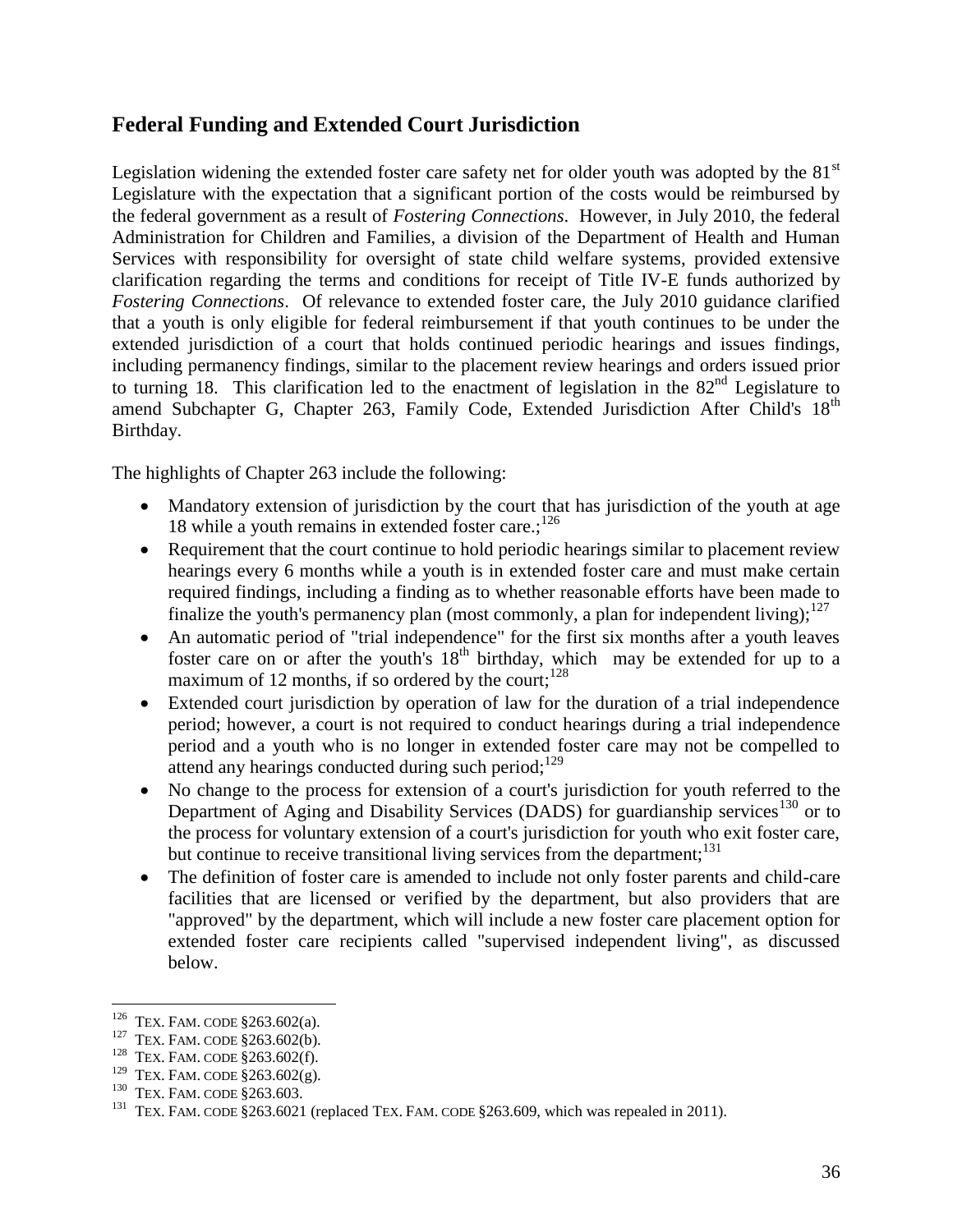### **Return To Foster Care/Trial Independence**

Beginning in September 2007, the department initiated a "return to care" program for youth who were in the conservatorship of the department on the day preceding their  $18<sup>th</sup>$  birthdays (including youth in the Department's conservatorship who were on runaway status at age 18), who leave and later desire to return to foster care. Up to 2010, this program was funded entirely with state funds, and was limited to youth who left care and desired to return to care to complete a high school diploma, GED, or post-secondary technical or vocational training, or who are between academic terms for higher education. In it's July 2010 guidance, the federal government clarified that youth who leave and return to extended foster care prior to their  $21<sup>st</sup>$  birthday will retain eligibility for Title IV-E funding, provided:

- The youth returns to extended foster care prior to the expiration of a "trial independence" period that may be presumed to exist for the first 6 months after a young adult leaves care, but may be extended to a maximum of 12 months by a court;
- The court resumes periodic hearings and makes the required findings for a youth who returns to extended foster care before trial independence ends;
- The youth confers "placement and care" responsibility on the department prior to turning 18 or prior to the expiration of the court's jurisdiction over the youth; and
- The youth engages in one or more of the same activities as would be required of youth who remain continuously in care after turning 18, unless unable to do so due to a documented medical condition.<sup>132</sup>

# **Supervised Independent Living**

In order to receive federal Title IV-E funding for a child in foster care prior to age 18, the child must be residing in a residential child-care facility or foster home that is licensed or verified by the state, and that meets certain additional criteria. However, the federal *Fostering Connections* legislation also allows states to create supervised independent living (SIL) settings and still receive IV-E payments for those placements if the young adult qualifies for Title IV-E funding and of course meets the criteria for the Extended Foster Care program.<sup>133</sup> SIL settings are unique as they are designed for individuals 18 and older and are less restrictive than a traditional foster care setting.

In Texas SIL settings are living arrangements offered through the Extended Foster Care program that allows young adults to reside in a less restrictive, nontraditional foster care setting while continuing to receive case management and support services to become independent and selfsufficient. However, the young adult must be able to demonstrate a reasonable level of maturity and ability to manage the expectations required in a SIL setting with minimal supervision and

<sup>&</sup>lt;sup>132</sup> Program Instruction 10-11 (July 10, 2010) issued by the Administration of Children and Families, available online at: www.acf.hhs.gov/programs/cb/laws\_policies/policy/pi/pi00index.htm#2010.

<sup>133</sup> 42 U.S.C.§672(c).